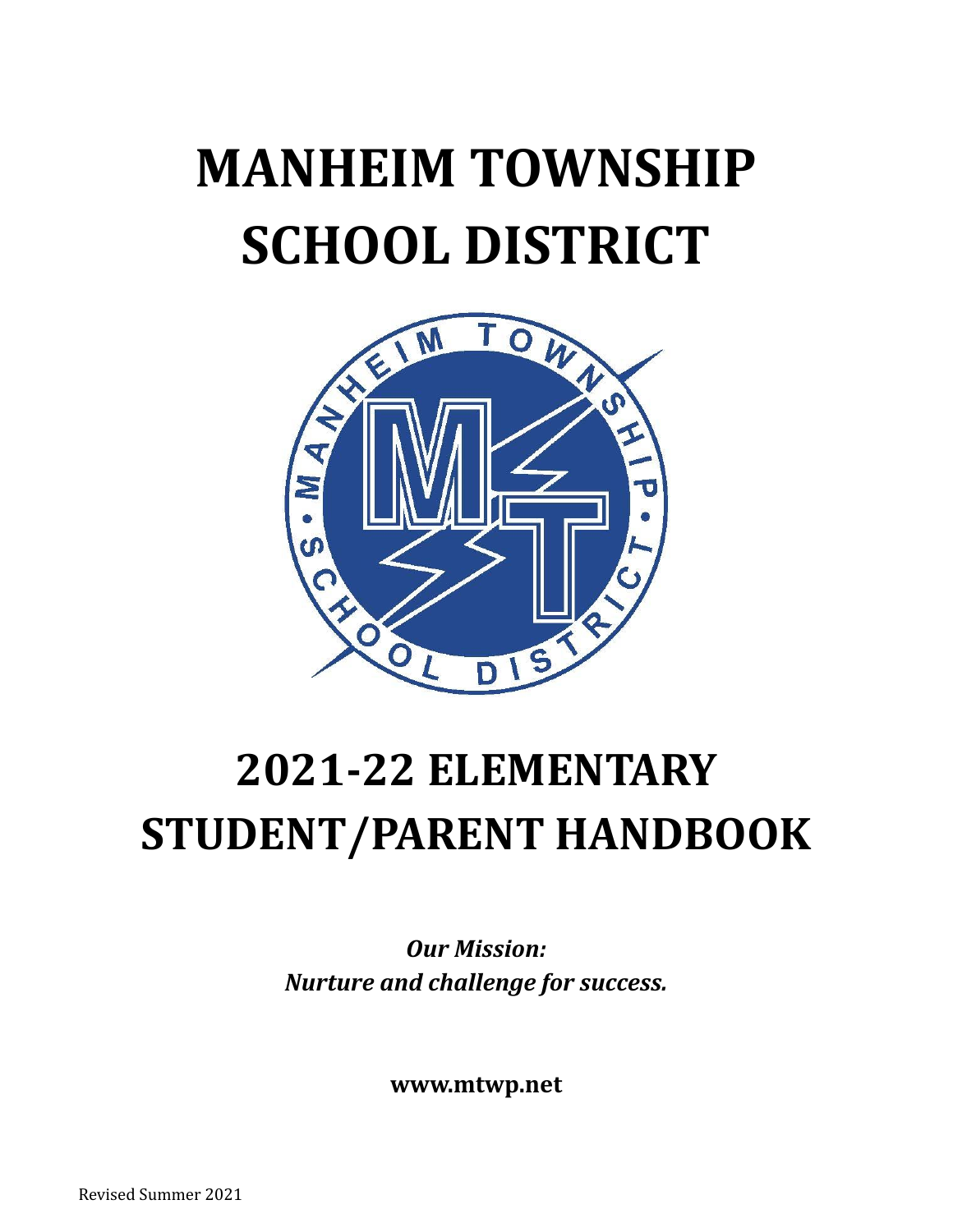Dear Manheim Township Elementary Family:

Welcome to the 2021-22 school year! We are excited to work with you as a partner on your educational journey. As the elementary administrative team, we believe that these early school years are essential in the development of young people. We know all students have the tools it takes to succeed and agree that the best part of our jobs is watching students achieve success.

We also believe that students thrive best when there are clear expectations and routines. While each school may have slightly different routines, we work hard to maintain consistency whenever possible. Please read this Student/Parent Handbook carefully; the procedures and guidelines presented have been prepared to help students realize success in school. Knowing what is expected is helpful for everyone, and helps the transition from grade level to grade level and school-to-school.

Our elementary handbook outlines specific procedures related to many school functions and answers commonly asked questions. Our procedures are in place to maintain a safe and productive school environment. In addition, many of our procedures are required as per the Pennsylvania School Code and/or Manheim Township School Board Policy. **Please know that handbook contents may be adjusted and/or superseded by district protocols associated with COVID-19. Direct any questions on this topic to your building principal.**

Our elementary administrative team is confident that positive, meaningful experiences are a part of each day for all of our students. We believe that communication is a critical component for student success. If you have any questions, please contact your child's school directly so the principal can answer them for you. We look forward to a great 2021-22 school year!

Sincerely,

Ms. Nicole Reinking **Dr. Andy Martin** Ms. Travis Bash Brecht Principal Bucher Principal Neff Principal

Nitrauer Principal Reidenbaugh Principal Schaeffer Principal

Dr. Wendy Hancock Mrs. Trudi Smith Mrs. Elizabeth Edwards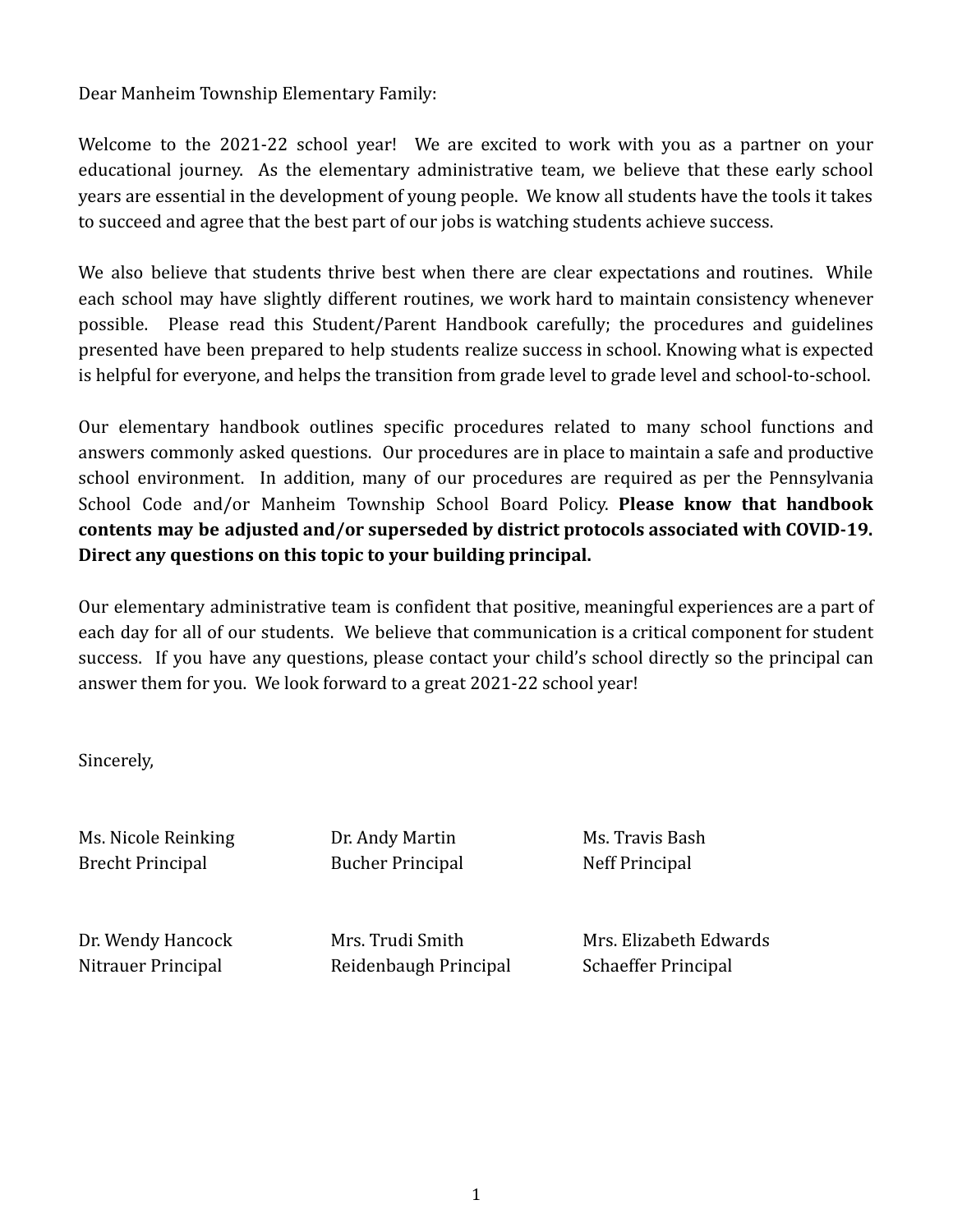## **Table of Contents**

| <b>Elementary School Directory</b>                        | 4  |
|-----------------------------------------------------------|----|
| <b>Important Dates</b>                                    | 5  |
| <b>Elementary School Daily Schedule</b>                   | 6  |
| <b>School Delay Or Closing</b>                            | 6  |
| <b>Early Dismissal Dates</b>                              | 6  |
| <b>Release From School</b>                                | 7  |
| Attendance for Physical Education                         | 7  |
| Transportation                                            | 7  |
| <b>School District Wellness Policy</b>                    | 7  |
| Cafeteria: Breakfast & Lunch                              | 7  |
| SchoolCafe                                                | 8  |
| <b>Birthday Celebrations</b>                              | 9  |
| Recess                                                    | 9  |
| Homework                                                  | 9  |
| <b>Getting A Handle On Homework</b>                       | 10 |
| <b>Bringing Things To School</b>                          | 11 |
| Report Cards / Conferences                                | 11 |
| Lost And Found                                            | 11 |
| Dress Guidelines For Manheim Township Elementary Students | 11 |
| McKinney-Vento Homeless Assistance Act                    | 12 |
| MTSD K-12 Assessment Philosophy                           | 12 |
| Health Services At-a-Glance                               | 14 |
| <b>Elementary Attendance Policies/Procedures</b>          | 16 |
| <b>Excused Absences</b>                                   | 16 |
| <b>Unlawful Absences</b>                                  | 17 |
| Late Arrivals/Tardiness                                   | 17 |
| Automated School Attendance Message                       | 17 |
| School Attendance Improvement Plan (SAIP)                 | 18 |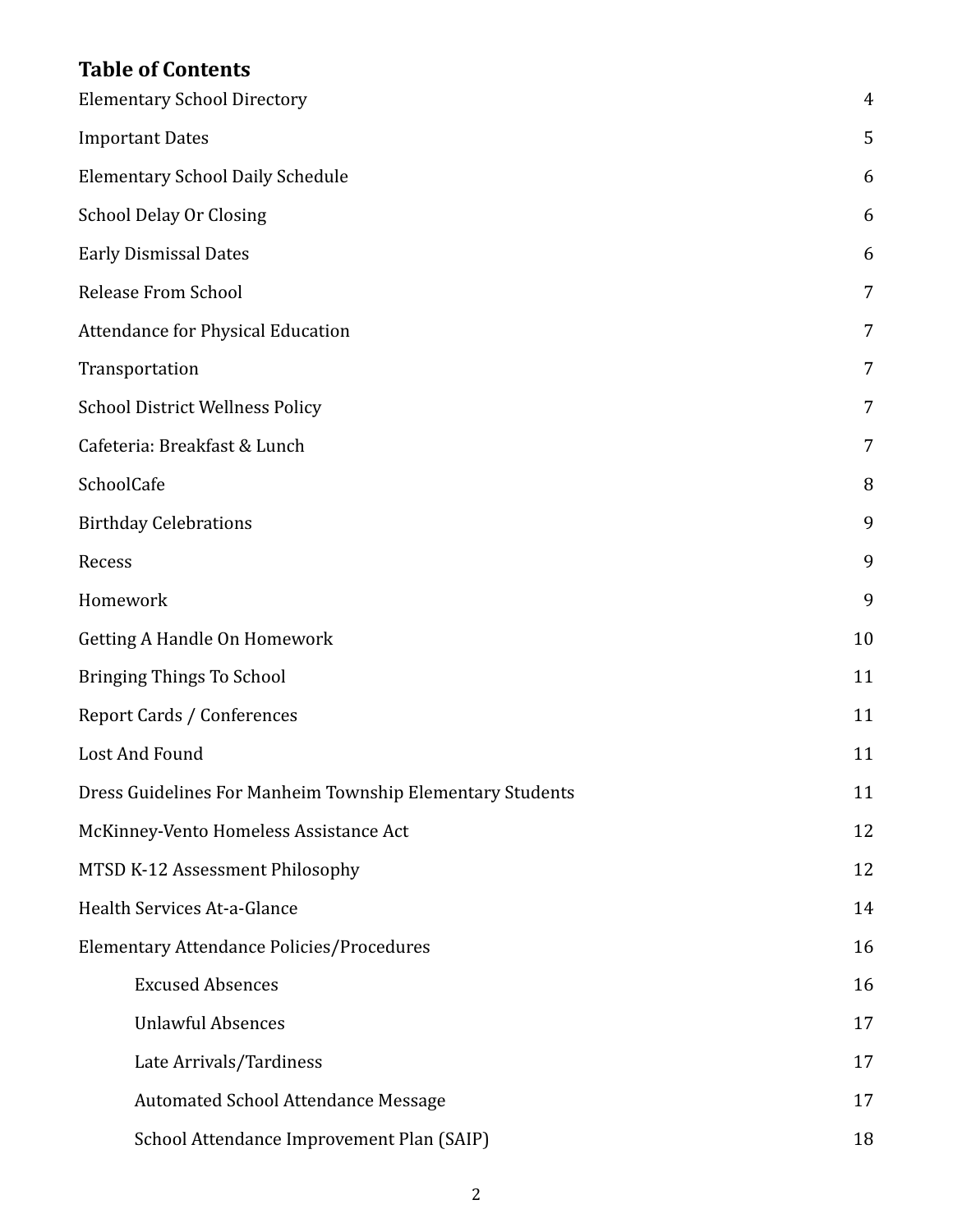| Positive Behavioral Interventions and Supports and Classroom Meetings          | 18 |
|--------------------------------------------------------------------------------|----|
| Code of Student Conduct                                                        | 19 |
| Foreword                                                                       | 20 |
| <b>General Provisions</b>                                                      | 20 |
| Expectations                                                                   | 22 |
| <b>Student Behavior Expectations</b>                                           | 23 |
| <b>Disciplinary Procedures</b>                                                 | 23 |
| Transportation                                                                 | 25 |
| <b>Electronic Devices</b>                                                      | 26 |
| Weapons                                                                        | 26 |
| In-School & Out-of-School Suspension and Expulsion (Policy #233)               | 26 |
| Acceptable Use Of The Computers, Network, Internet, Electronic Communications, |    |
| <b>And Information Policy</b>                                                  | 28 |
| Purpose                                                                        | 28 |
| Introduction                                                                   | 28 |
| Acceptable Use                                                                 | 28 |
| Unacceptable Use                                                               | 29 |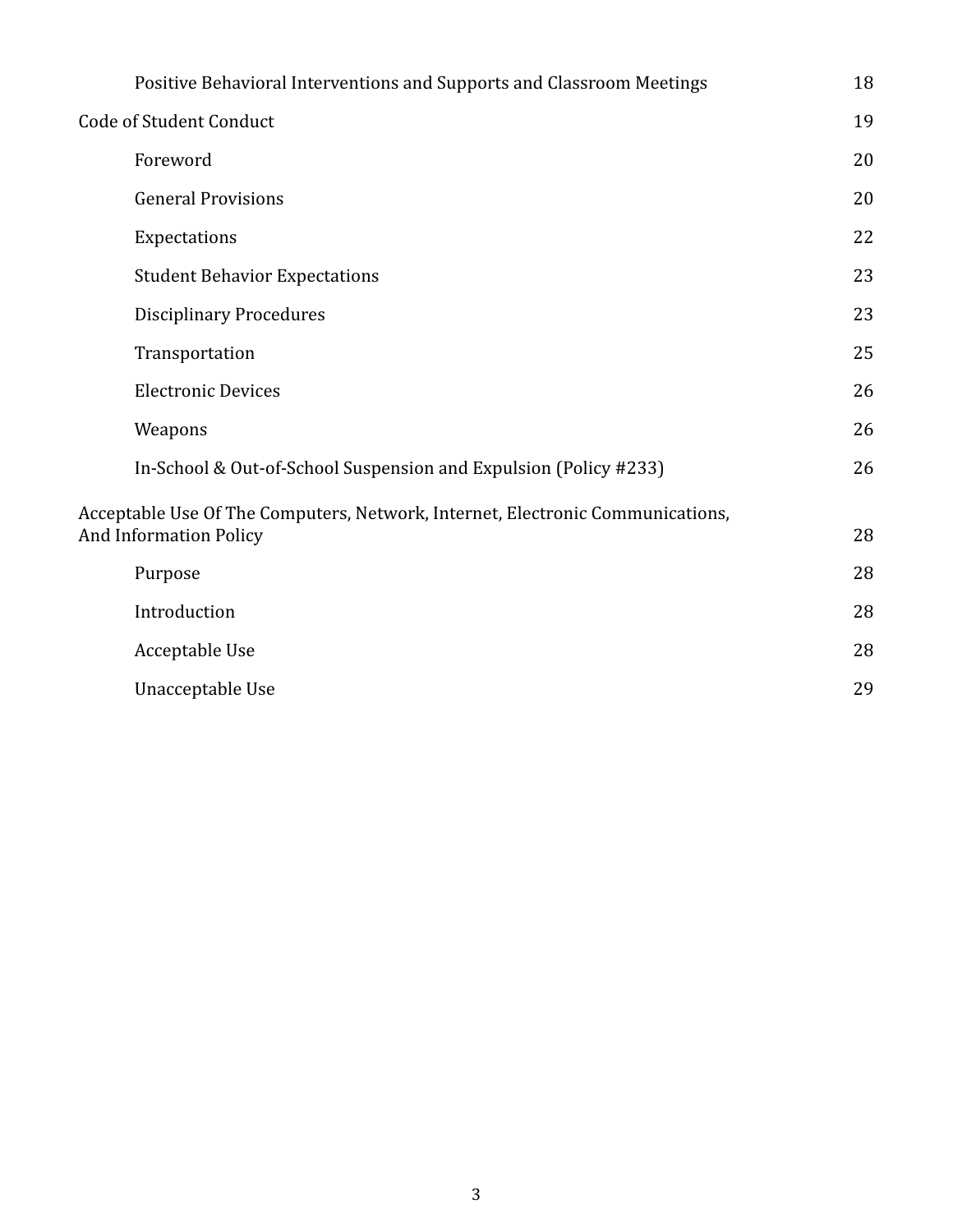#### **Elementary School Directory**

#### **Brecht Elementary School**

Principal: Ms. Nicole Reinking

<span id="page-4-0"></span>1250 Lititz Pike Lancaster, PA 17601 Phone: (717) 291-1733 Fax: (717) 735-0939

#### **Bucher Elementary School**

Principal: Dr. Andy Martin

450 Candlewyck Rd Lancaster, PA 17601 Phone: (717) 569-4291 Fax: (717) 569-3060

#### **Neff Elementary School**

Principal: Ms. Travis Bash

Mailing Address PO Box 5134 School Rd Lancaster, PA 17601

Physical Address (NO MAIL): 21 Valley Road Lancaster, PA 17601

Phone: (717) 569-8502 Fax: (717) 569-8226

#### **Nitrauer Elementary School**

Principal: Dr. Wendy Hancock

811 Ashbourne Ave Lancaster, PA 17601 Phone: (717) 569-4239 Fax: (717) 569-7973

#### **Reidenbaugh Elementary School**

Principal: Mrs. Trudi Smith

| 1001 Buckwalter Rd | Phone: (717) 626-1000 |
|--------------------|-----------------------|
| Lititz, PA 17543   | Fax: (717) 627-3887   |

#### **Schaeffer Elementary School**

Principal: Mrs. Elizabeth Edwards

875 Pleasure Rd Lancaster, PA 17601 Phone: (717) 392-6797 Fax: (717) 735-8292

#### **Visit all school websites by going to www.mtwp.net and clicking on the school's tab.**

Elementary School Day: 9:00 AM - 3:40 PM Students may enter the building at 8:45 AM Office Hours: 8:00 AM - 4:00 PM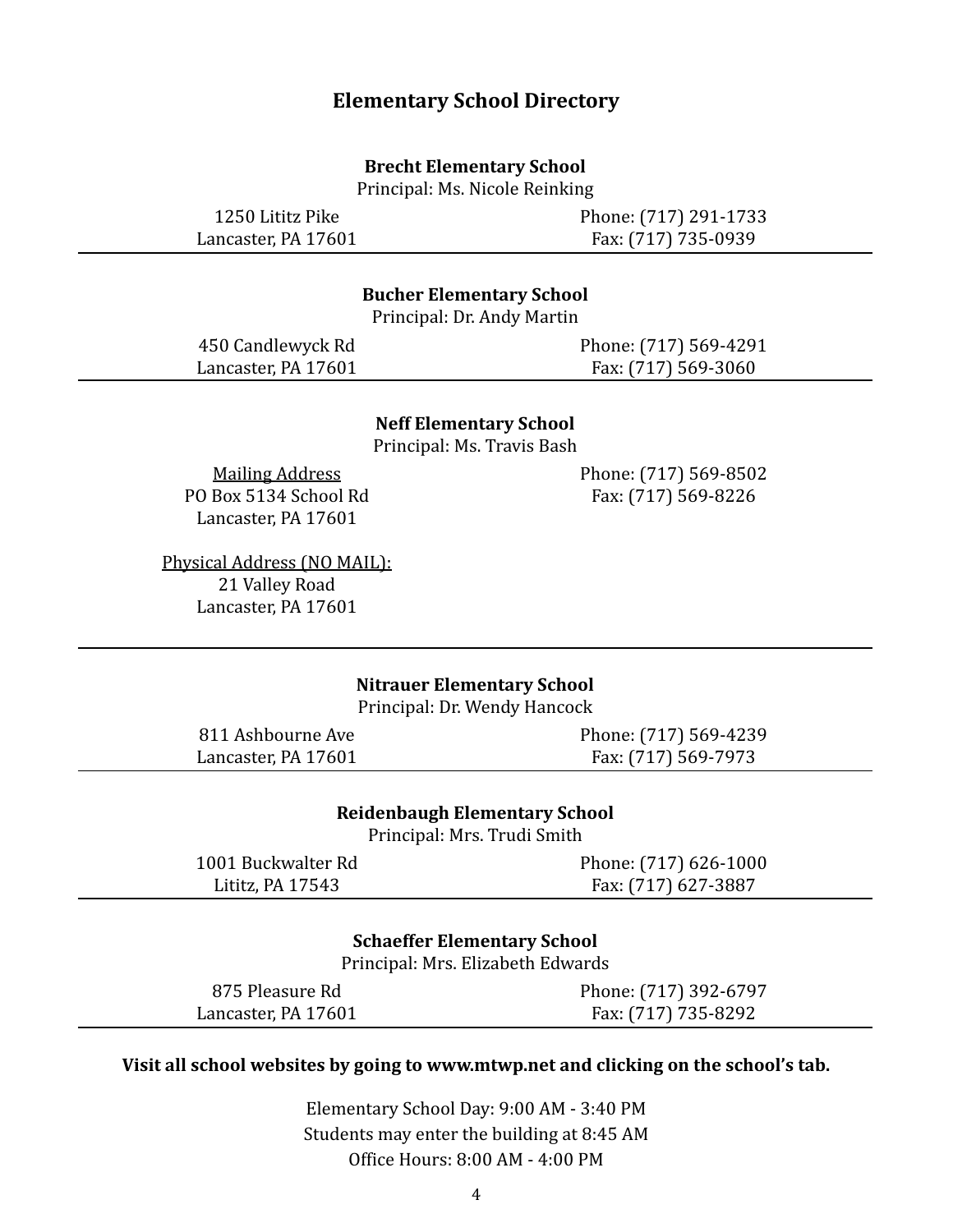## **IMPORTANT DATES**

<span id="page-5-0"></span>

| August 24, 2021      | First Day of School for Students Grades 1-4                      |
|----------------------|------------------------------------------------------------------|
| August 25, 2021      | First Day of Kindergarten                                        |
| September 3, 2021    | No School                                                        |
| September 6, 2021    | No School                                                        |
| October 7, 2021      | Early Dismissal Day-Elementary dismissal @ 1:40 PM               |
| October 8, 2021      | Teacher In-Service Day- no school for students                   |
| October 11, 2021     | No School                                                        |
| October 29, 2021     | <b>End of Marking Period 1</b>                                   |
| November 2, 2021     | Early Dismissal Day-Elementary dismissal @ 1:40 PM               |
| November 22-23, 2021 | Teacher In-Service Day/Parent Conferences-no school for students |
| November 24-26, 2021 | No School                                                        |
| December 22, 2021    | Early Dismissal Day-Elementary dismissal @ 1:40 PM               |
| December 23-31, 2021 | No School                                                        |
| January 17, 2022     | Teacher In-Service Day-no school for students                    |
| January 19, 2022     | <b>End of Marking Period 2</b>                                   |
| January 26, 2022     | Early Dismissal Day-Elementary dismissal @ 1:40 PM               |
| February 17, 2022    | Early Dismissal Day-Elementary dismissal @ 1:40 PM               |
| February 18, 2022    | Teacher In-Service Day- no school for students                   |
| February 21, 2022    | No School (Snow make-up day)                                     |
| March 17, 2022       | Early Dismissal Day-Elementary dismissal @ 1:40 PM               |
| March 18, 2022       | No School                                                        |
| March 21, 2022       | No School (Snow make-up day)                                     |
| April 29, 2022       | <b>End of Marking Period 3</b>                                   |
| April 5, 2022        | Early Dismissal Day - Elementary dismissal @ 1:40PM              |
| April 15, 2022       | No School                                                        |
| April 18, 2022       | No School                                                        |
| April 25-29, 2022    | PSSA Testing-ELA Gr. 3 & 4                                       |
| May 2-6, 2022        | PSSA Testing-Math Gr. 3 & 4/Science Gr. 4                        |
| May 27, 2022         | Early Dismissal Day - Elementary dismissal @ 1:40PM              |
| May 30, 2022         | No School                                                        |
| June 3, 2022         | End of Marking Period 4; Last Student Day*                       |

\*Last Student Day is tentative and based on snow make-up days. Make-up days will be used first; additional make-up days will be added to the end of the school year.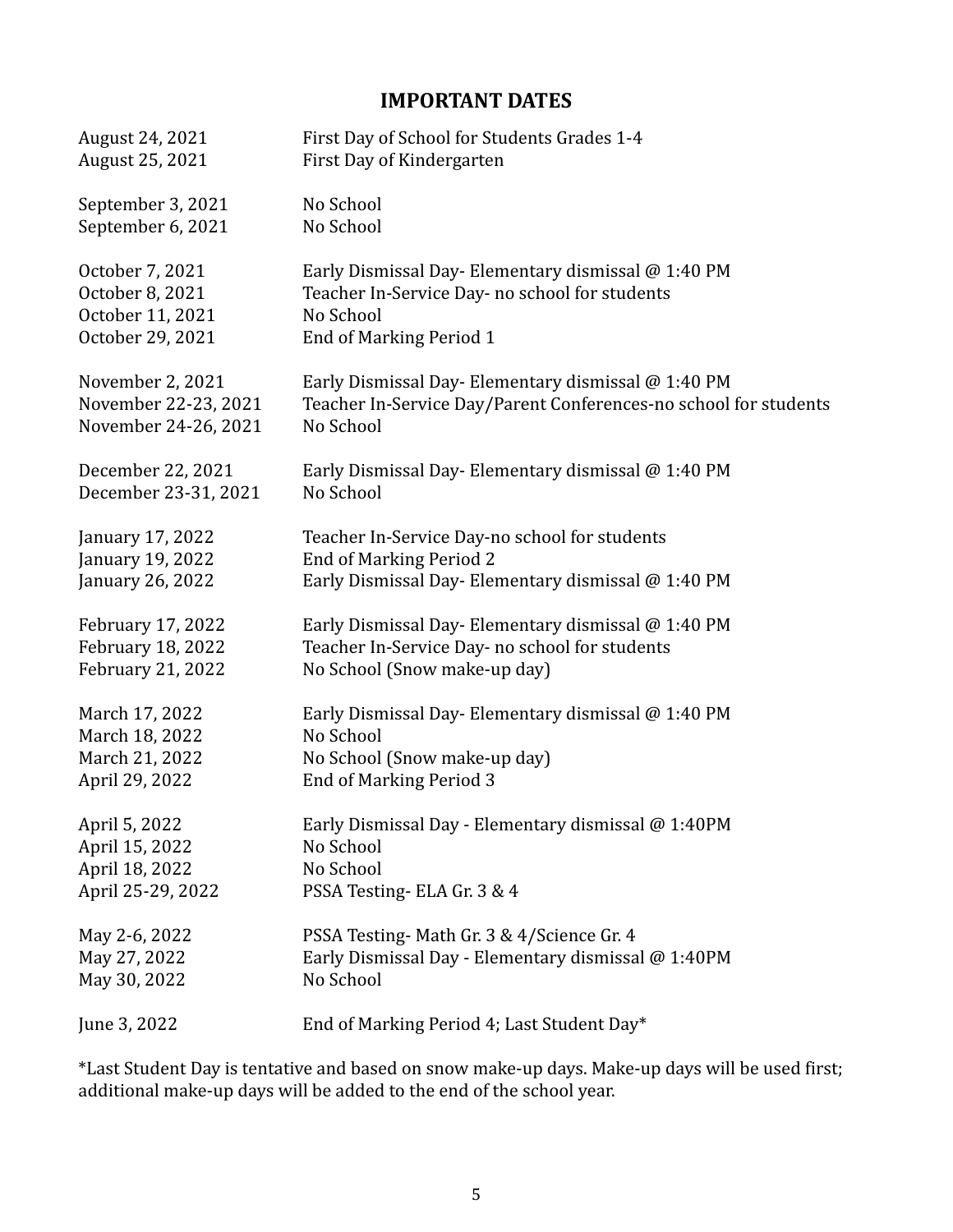## <span id="page-6-0"></span>**Elementary School Daily Schedule**

| Arrival                                                                                                | 8:45 AM                                                                                                                    |
|--------------------------------------------------------------------------------------------------------|----------------------------------------------------------------------------------------------------------------------------|
| <b>School Begins</b>                                                                                   | 9:00 AM                                                                                                                    |
| Academic Subjects<br>English/Language Arts<br>$\bullet$<br>Math<br>Science<br>Social Studies<br>Health | Daily                                                                                                                      |
| Art/Music/Physical Education/Library<br>Library Book Exchange<br>Lunch<br>Recess<br>Dismissal          | Once per six-day cycle<br>Once per six-day cycle<br>30 minutes<br>30 minutes Kindergarten, 25 minutes grade 1-4<br>3:40 PM |

## **Six-Day Cycle**

All elementary schools will be utilizing a six-day cycle. This will only impact your child with regard to "specials" (Art, Music, P.E., Library). For example, rather than having art on Mondays, your child may have art on Day 3. This is extremely helpful when we miss days of school. If we do not have school on Monday of a certain week (due to holidays, snow days, etc.), the cycle days will resume once we are back in school, and your child will not miss an art day. The school district website ([www.mtwp.net\)](http://www.mtwp.net/) will always post which cycle day it is, and your child's teacher will also keep you informed of the upcoming cycle days.

## <span id="page-6-1"></span>**School Delay Or Closing**

Inclement weather may force the delay or close of school. This information may be found on a number of radio and TV stations or the school district website ([www.mtwp.net](http://www.mtwp.net)). *Please DO NOT phone the school for information regarding school closings or delays.*

| <b>One-Hour Delay Schedule</b> |               | <b>Two-Hour Delay Schedule</b> |                      |  |
|--------------------------------|---------------|--------------------------------|----------------------|--|
| 10:00 AM                       | School Begins | $11:00$ AM                     | <b>School Begins</b> |  |
| 3:40 PM                        | Dismissal     | 3:40 PM                        | Dismissal            |  |

## <span id="page-6-2"></span>*Early Dismissal Dates*

#### *Dismissal at 1:40 PM*

- October 7, 2021
- November 2, 2021
- December 22, 2021
- January 26, 2022
- $\bullet$  February 17, 2022
- March 17, 2022
- April 5, 2022
- May 27, 2022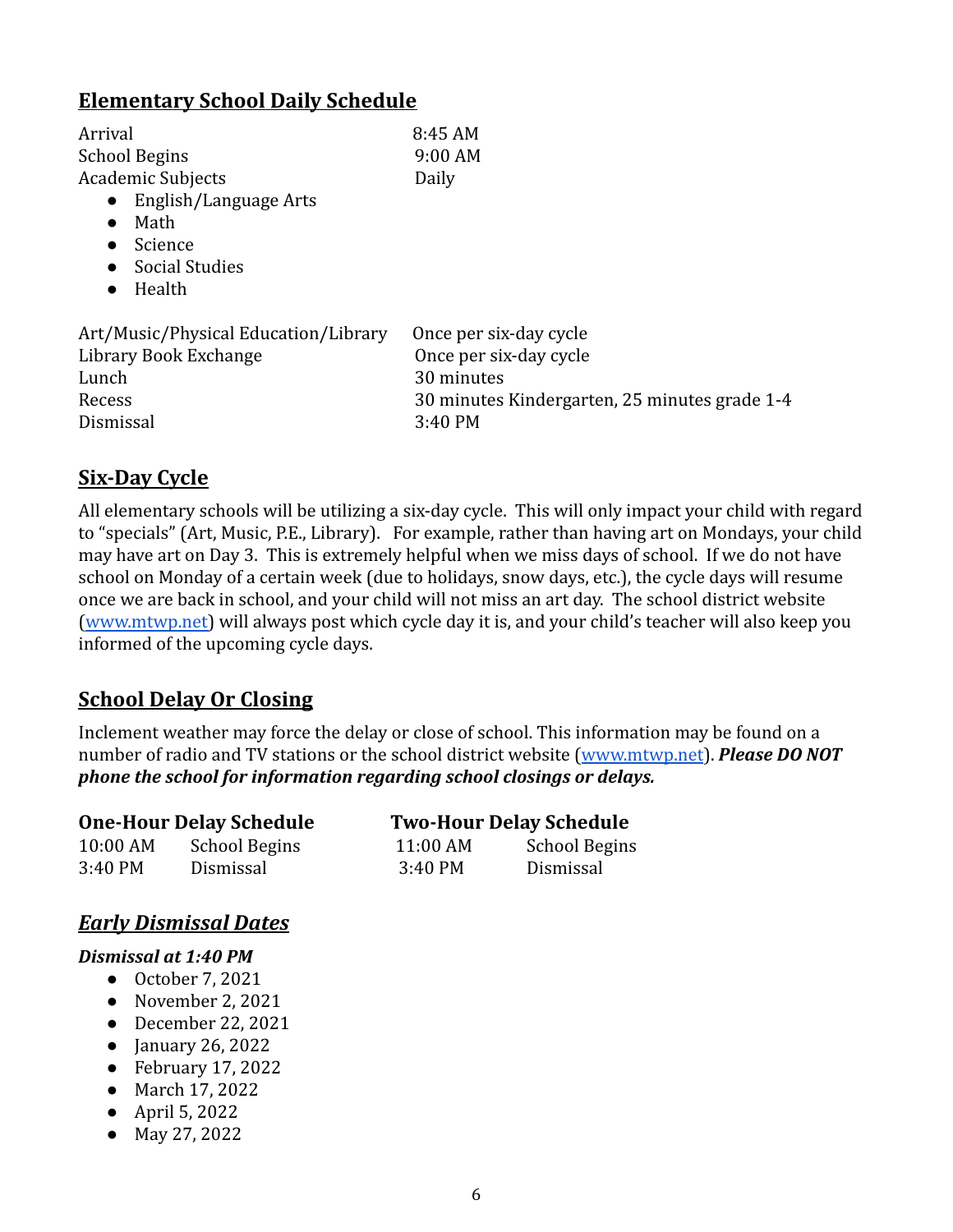#### **Release From School**

<span id="page-7-0"></span>Students will be released from school only to their parents, legal guardians, or a person authorized in writing by parents.

Dental and medical appointments are honored if you cannot schedule them at non-school times. Please give your child's teacher advance notice in writing. Please provide the school office with a doctor's note upon returning.

#### **Attendance for Physical Education**

<span id="page-7-1"></span>Physical Education is an important part of the elementary education curriculum. All students are expected to participate in physical education (PE). If a child needs to miss one PE class, the parent may send in a note and the child will be excused. If the child must miss additional PE classes, the parent must provide a doctor's excuse. Whenever possible it is preferred if the doctor provides specific restrictions so that the PE teacher can adapt the lesson for the student.

#### **Transportation**

<span id="page-7-2"></span>Students MUST ride the bus to which they are assigned. Please encourage your child to value this service and respect the bus drivers. If a student needs to be a "car rider," the office must be notified in writing. All changes to dismissal must be made prior to 3:00 PM.

#### **School District Wellness Policy**

<span id="page-7-3"></span>According to The Local Wellness Policy requirement established by Section 204 of Public Law 108-265, the Child Nutrition and WIC Reauthorization Act of 2004, the law requires each local education agency (LEA) participating in the National School Lunch Program and/or School Breakfast Program to develop a local wellness policy that promotes the health of students and addresses the growing problem of childhood obesity. In light of this School District policy, guidelines for nutritional standards include:

- Providing healthy foods such as fresh fruit and vegetables for classroom celebrations
- Minimizing unhealthy and non-nutritious snacks for classroom celebrations

#### **Cafeteria: Breakfast & Lunch**

<span id="page-7-4"></span>The USDA has extended the free meal waiver for the entire 2021-2022 school year. **All students are able to receive one complete breakfast meal and one complete lunch meal per day at no cost.**

Breakfast is available for all students from 8:45 AM-9:00 AM in the cafeteria.

Lunch orders are needed by 9:00 AM to allow for off site preparation and delivery of food to the cafeteria. Milk can be purchased separate from a student lunch for \$0.70. A la carte items are also available for purchase.

All students are given a cafeteria account in the School Cafe system through which meals can be paid. Funds of any amount may be placed on student accounts through building cashiers. Make checks payable to*: Manheim Township School District* or *MTSD*. Money can also be placed in your child's account by accessing information through the SchoolCafe link on the district's website. If there is no money in your child's account, a lunch purchase can be charged to his/her account but must be repaid ASAP.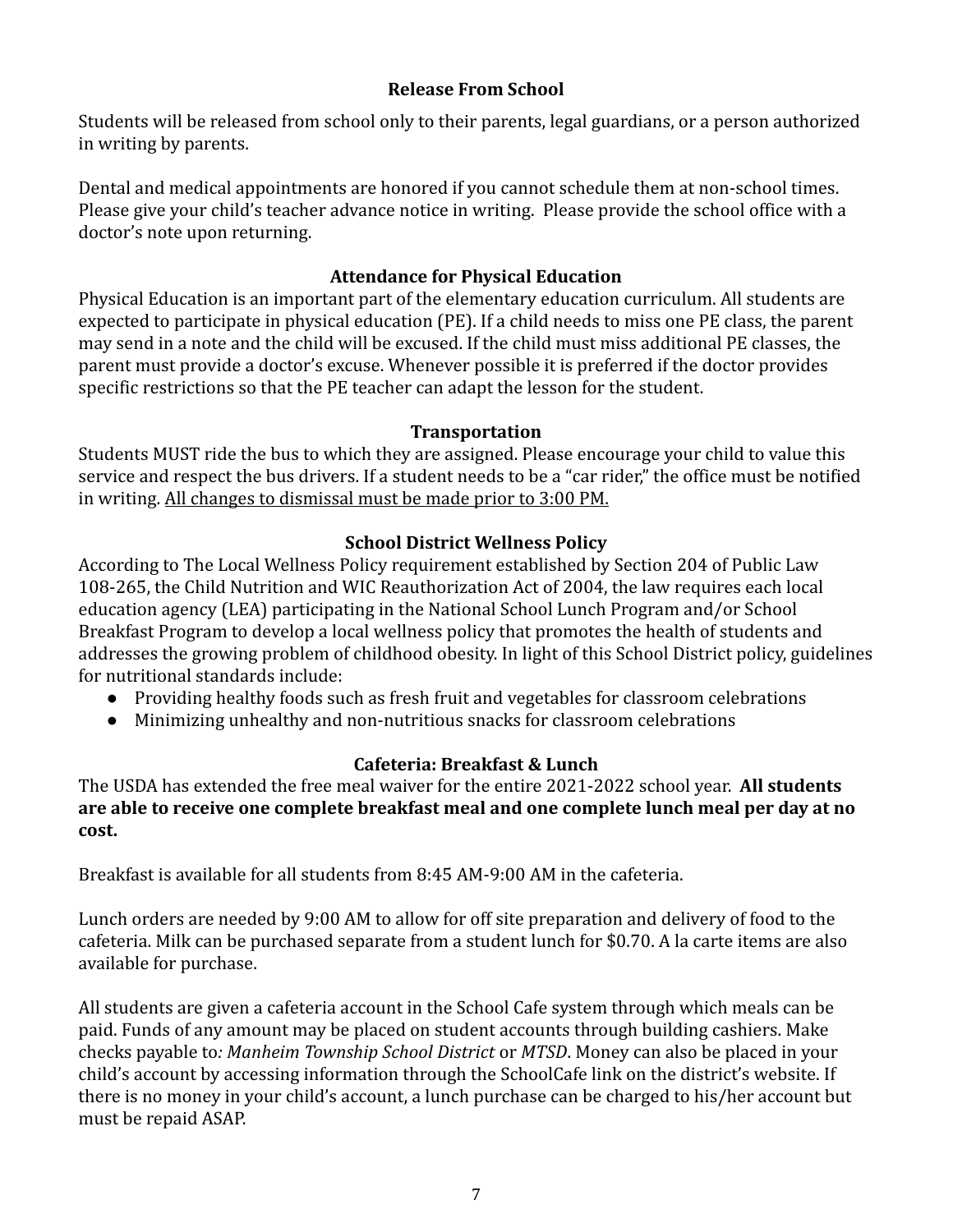See the Food Service web page found on Manheim Township's home site [\(www.mtwp.net](http://www.mtwp.net) under "District") for details on how to pay for meals online, sign up for a SchoolCafe account that enables you to view your student's account and see monthly school lunch menus. All meals meet or exceed USDA's National School Lunch Program requirements. If your child has allergies, written notification must be given to the Health Room.

For the safety of our students, parents/guardians are not permitted to have lunch with their child/children during the school day in the school building. An exception to this policy may be made if the building principal elects to participate in a celebration, such as National Lunch Week. If the school is participating in a celebration where parents/guardians are invited to have lunch with their child, the building principal will establish specific guidelines for parents/guardians. Parents electing to participate in this celebration will not be permitted to bring in restaurant food from outside sources. (as per the School Board Policy # 907 approved on March 21, 2013)

#### **SchoolCafe**

<span id="page-8-0"></span>SchoolCafe allows you to make one-time or automatic deposits into your students' lunch accounts, monitor your students' purchases, and keep track of your students' balances and receive low balance notifications. SchoolCafe also enables users to view menus and rate menu items so that we know what our students enjoy most.

#### **New students/never used School Cafe?**

Go to www.schoolcafe.com and follow the instructions to create an account.

#### **I forgot my Username or Password:**

Click on Forgot Your Username or Password? Enter your login name or email address. Answer your security question correctly and you'll be prompted to enter a new password. If you can't remember your security answer you may alternatively choose the option to receive a password reset request by email.

#### **How does my child make purchases using a SchoolCafe account?**

Students will use their 7-digit student ID number at the register in the cafeteria. This number is assigned to students at registration and can be found on Sapphire under the student information section. ID cards will be printed for elementary students and they can be scanned at the register PIN pads until the student learns his or her ID number.

#### **Can I monitor my child's purchases in SchoolCafe?**

Yes. You can restrict your child's snacks purchases by logging into SchoolCafe.

#### **What credit cards/methods of payment are accepted?**

Visa and MasterCard are accepted for online payments through SchoolCafe.. Cash and checks are accepted at your child's school and the District Office. The district is only able to accept checks written in blue or black pen ink. To ensure proper account credit, please write the student's full name on an envelope, as well as in the memo line if writing a check.

#### **Is there a fee for credit card payments?**

There is a \$2.25 fee per transaction via credit card. (MTSD does not control or collect this fee.) You are not required to make deposits via credit card to use SchoolCafe. You can make deposits via cash and checks at your student's school without incurring a fee. You can always view purchases and balances via School Cafe.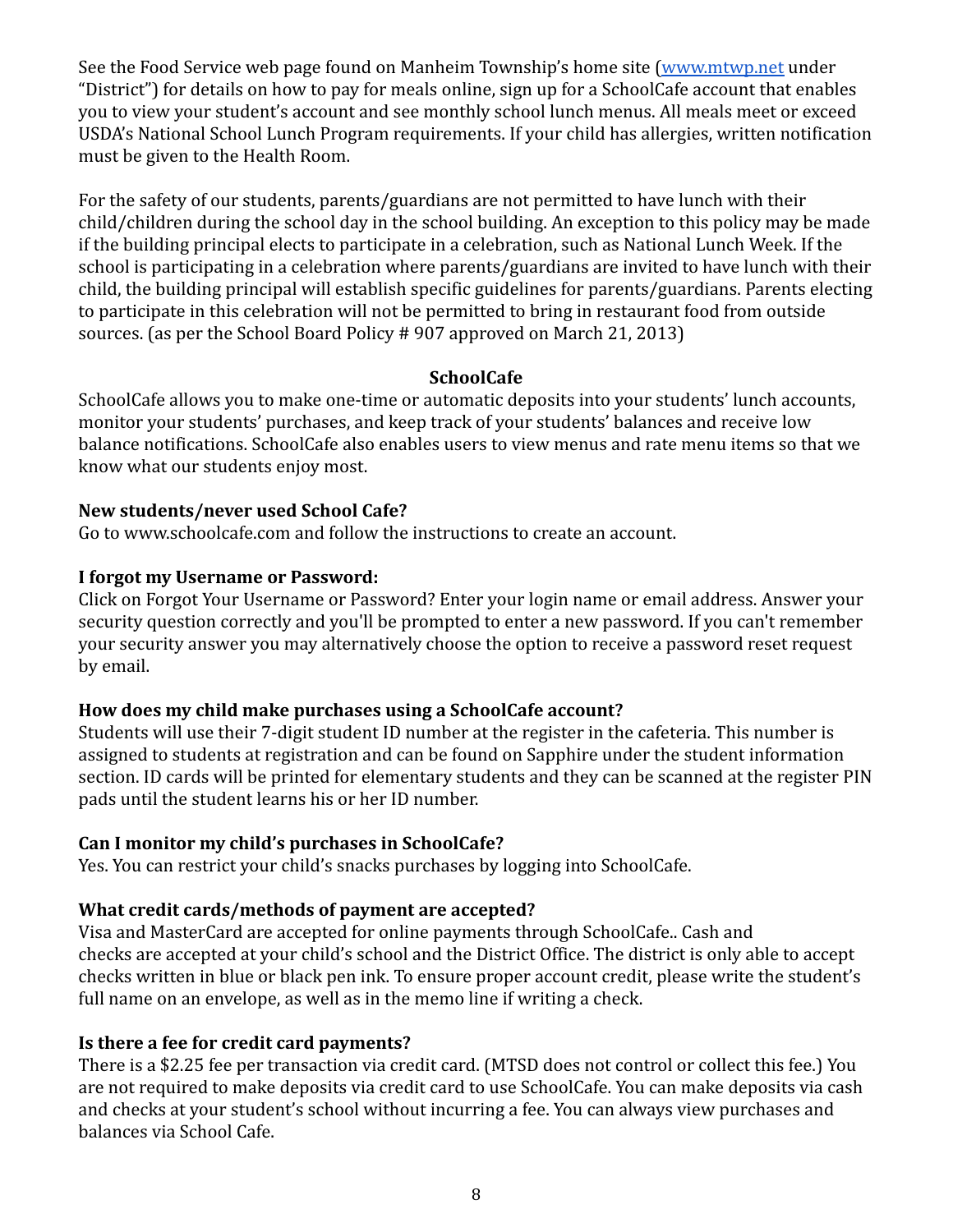#### **Who should I contact if a payment hasn't shown up in my child's balance?**

A payment should show up in your student's balance within 48 hours. Please verify the payment before contacting us. If you can verify that a payment has been made on your end but is not showing up in SchoolCafe, contact the Food Service Office at (717) 735-1720.

#### **How do I transfer funds between students?**

If both students attend the same school, contact the cafeteria manager at the school. If they attend different schools, contact Stacy Smith at smithst@mtwp.net or (717) 735-1720.

#### **We are moving and I would like a refund of my balance. Who do I contact?**

Refund requests are processed by Stacy Smith. Email or call smithst@mtwp.net or (717) 735-1720.

#### **How do I…?**

The SchoolCafe website can help you set-up email notifications, schedule payments, cancel payments, etc. Login to your account and click on Help in the menu at the top of your screen.

#### **Birthday Celebrations**

<span id="page-9-0"></span>In light of our district wellness policy #246 and to make our classrooms as safe and inclusive as possible, only non-food items will be permitted for birthday celebrations. A few options could be: special pencils, bookmarks, stickers, or a donation of a book in your child's name to their classroom. Of course, it is optional if you choose to have your child celebrate his/her birthday in school. By eliminating food in the classroom for birthday celebrations, we reduce the risk of potential allergic reactions and health concerns. **Food items are not permitted.**

Please understand that we are not able to facilitate the receipt and delivery of gifts, flowers, balloons (and the like) to students within our school day. These deliveries are best reserved for time outside of the school day.

Invitations to outside birthday celebrations are permitted to be distributed in school if the entire class is invited. Please know the school staff is not permitted to share contact information (email address, phone numbers, physical address) with parents.

#### **Recess**

<span id="page-9-1"></span>Students go out for recess each day unless the weather is inclement. If a child needs to remain indoors due to illness, the parent may send in a note and the child will be excused. If the child must miss more than one day, the parent must provide a doctor's excuse. If a child needs to remain indoors, the placement of the child will be determined by the building principal.

#### **Homework**

<span id="page-9-2"></span>Helping students complete homework successfully depends upon setting strong expectations at home as well as at school. It is important to help students become responsible and independent – two of homework's most valuable end results.

Homework may be required for a variety of reasons:

- To provide essential practice for skills needed and covered in regular classroom instruction.
- To expand upon concepts or topics introduced during regular classroom lessons.
- To review material to be covered on quizzes or tests.
- To provide an opportunity to move through content at an accelerated rate.
- To bring the student into contact with out-of-school educational resources, where available.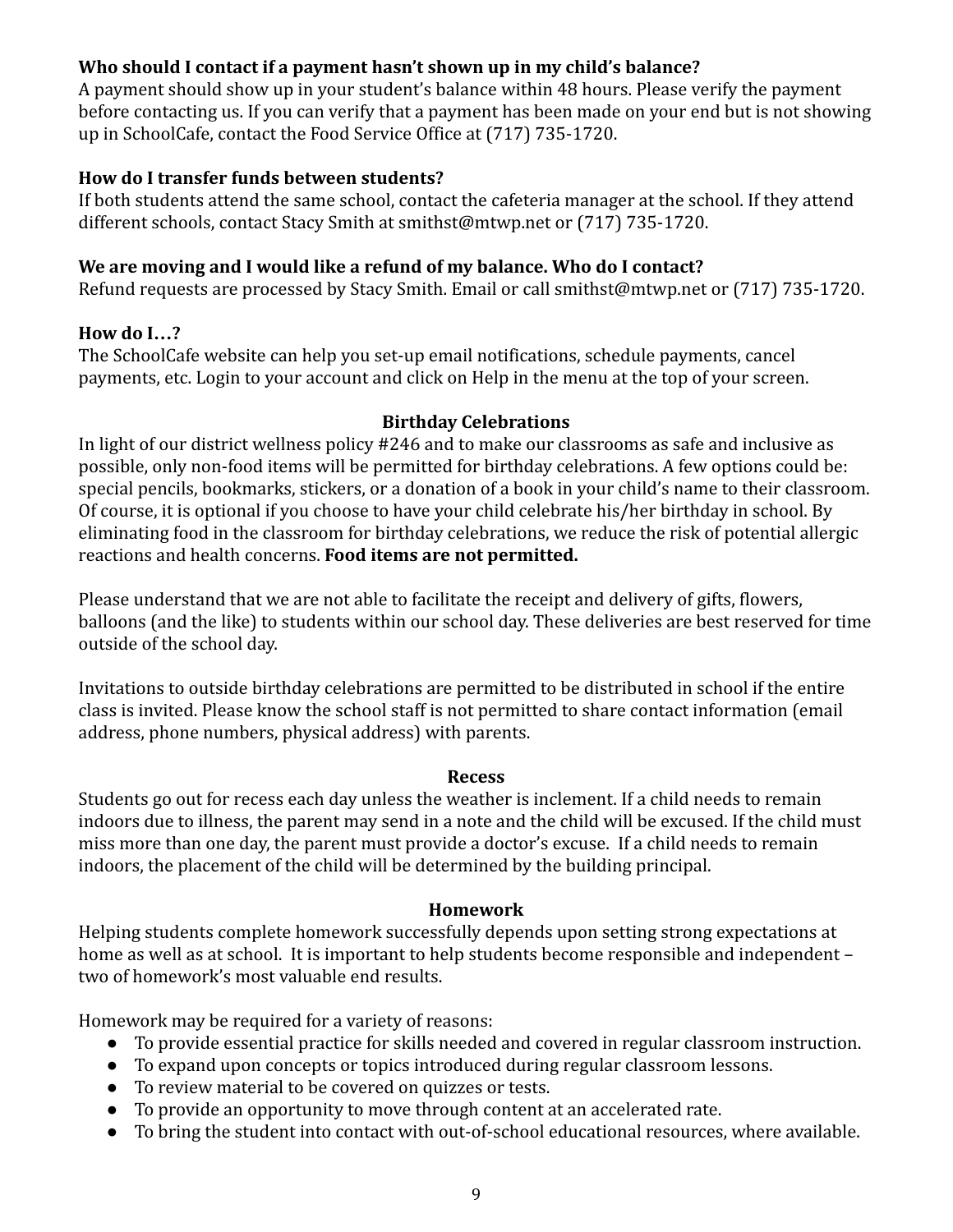- To inform parents of what their children are learning at school by providing an opportunity for students and parents to work together.
- To provide an opportunity for students to undertake projects requiring larger blocks of time than are available during school hours.
- To develop independent work habits and good time management skills.
- To promote a growing sense of responsibility in the student.
- To make up work missed during an absence.

We believe that homework should follow significant interaction between a teacher and a student. Therefore, teachers will hold to these practices:

- *1. Absence because of illness Please contact your child's teacher regarding missed work.*
- *2. Absence because of educational tour or trip Parents and students should communicate with the teacher(s) to determine a plan to complete missed work upon returning to school.*
- *3. Time given to students to complete homework assigned following absences due to illness or travel will be sensitive and realistic for the students, parents and teachers.*

## <span id="page-10-0"></span>**Getting A Handle On Homework**

Make Sure Your Child Has…

- Aids to good organization, such as a weekly assignment calendar to schedule homework along with other extracurricular activities, book bag, and folders.
- A quiet place to work free from distractions with good light.
- Basic supplies, such as paper, pencils, markers and a ruler.
- A regular time each day for doing homework.

## **Questions To Ask Your Child …**

- *● What's the assignment today?*
- *● Is the assignment clear? (If not, suggest calling a classmate.)*
- *● When is it due?*
- *● Do you need special resources (e.g., a trip to the library or access to a computer)?*
- *● Do you need special supplies (e.g., graph paper or poster board)?*
- *● Have you started today's assignment? Have you finished it?*
- *● May I see it?*
- *● Is it a long-term assignment (e.g., a term paper or science project)?*
- *● For a major project, would it help to write out the steps or make a schedule?*
- *● Would a practice test be useful?*

## **Other Ways To Help …**

- *● Do your desk work (pay bills, balance the checkbook, plan menus) at the other end of the table while your child does homework.*
- *● Offer an activity when homework is done (games, reading aloud, outside play) to help children learn to delay gratification.*
- *● Look over your child's homework, but don't do the work.*
- *● Meet the teachers early in the year and find out about the homework policy.*
- *● Review teacher comments on homework that has been returned and discuss it with your child.*
- *● Contact the teacher if there is a problem or need you can't resolve.*
- *● Write a note to the teacher immediately if the assignment took too long, or if your child had trouble with the assignment.*
- *● Congratulate your child on a job well done!*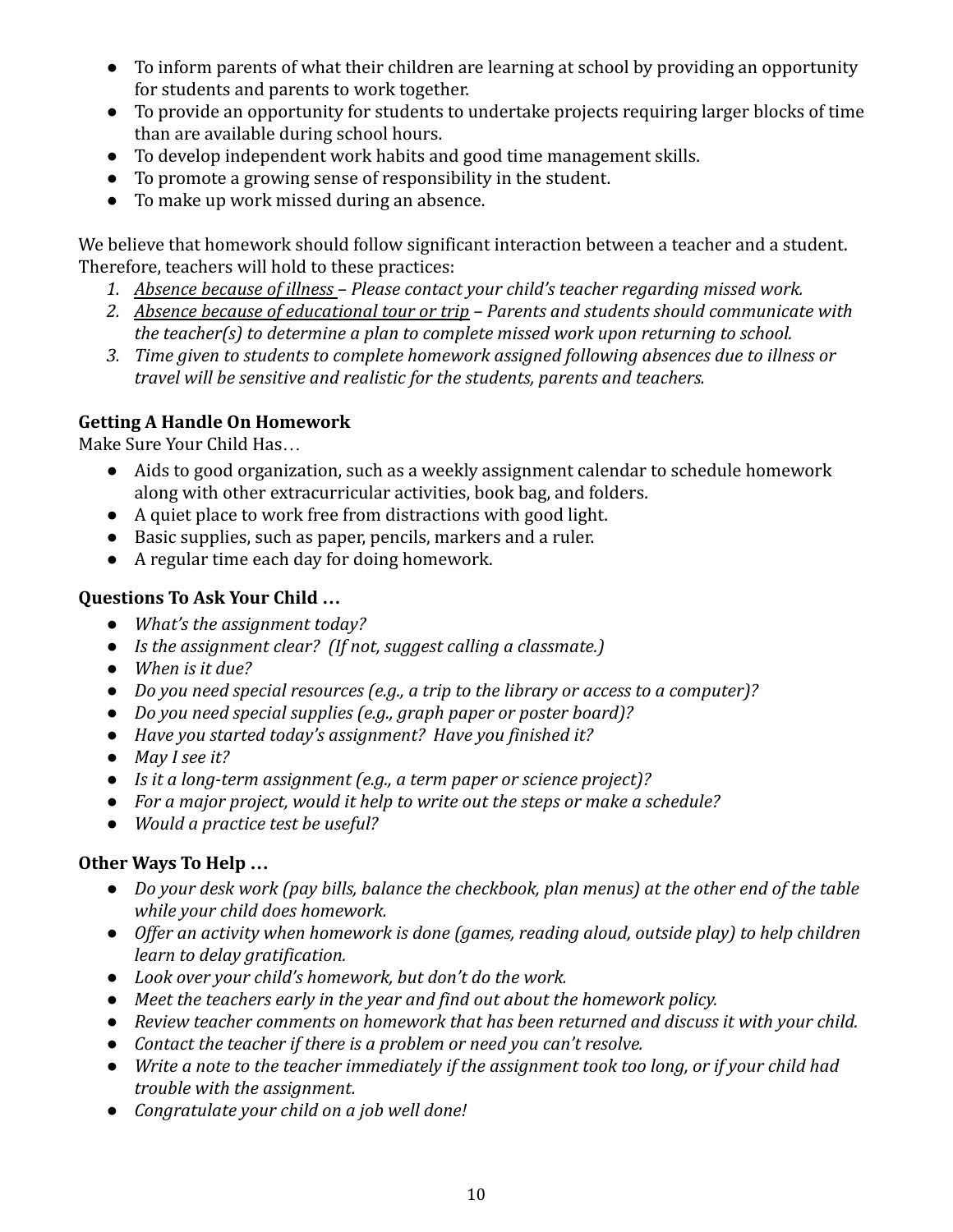Remember, homework for elementary students may not be a paper and pencil task! **Nightly reading, spelling, practice, and review of math facts are "standing assignments"** to be done even if the teacher provides no other homework.

#### **Bringing Things To School**

<span id="page-11-0"></span>The only time students should bring toys, electronic games, etc. to school is when their teacher/principal instructs them to do so (Show and Tell, for example). The students will assume responsibility for any items brought to school. Such belongings can be lost or broken at school presenting a problem for the child. We would appreciate your help in keeping toys at home.

#### **Report Cards / Conferences**

<span id="page-11-1"></span>The school year consists of four report card periods, with written reports concluding each period. Report cards will be available electronically through the Sapphire Community Portal. Please access this [link](https://www.mtwp.net/community/sapphire-community-portal/https://www.mtwp.net/community/sapphire-community-portal/) to sign up for an account if you don't already have one. Parent-teacher conferences are scheduled in November to coincide with the end of the first marking period. If you'd like to schedule an additional conference, please contact your child's teacher.

#### **Lost And Found**

<span id="page-11-2"></span>Students should be responsible for their own clothing and lunch-bags. Name tags on these items are helpful. Unclaimed clothing is kept in the lost and found. Small "found" items such as jewelry are kept in the school office. Unclaimed items are periodically disposed of or donated to charity.

#### **Dress Guidelines For Manheim Township Elementary Students**

<span id="page-11-3"></span>Students must dress appropriately so as not to disrupt the educational atmosphere of the classroom. Students are permitted to wear: shorts, skirts, skorts, and dresses at mid-thigh length or longer. Students who dress inappropriately, as outlined below will change clothing (provided by school or parent) before returning to class. Any clothing that disrupts or creates a reasonable apprehension of disruption of the educational environment, including but not limited to the items mentioned below will be deemed unacceptable (School Board policy 221.).

#### Students are NOT permitted to wear:

Clothing, jewelry or any other attire that disrupt or create a reasonable apprehension of disruption of the educational environment; present a health or safety concern; contain lewd, profane or obscene language or messages; advertise or advocate the use of alcoholic beverages, drugs, or other illegal behavior or behavior that violates Board policy; include messages that advocate violence and mayhem or messages that have as their sole purpose the harassment and/or intimidation of others in the school community.

Revealing attire:

- Halter or tube tops & shirts too short to tuck into pants
- Tops with spaghetti straps or off the shoulder
- See-through blouses or low-cut tops
- Low-cut pants that expose the midriff, belly, or back (whether sitting, moving, or raising arms)
- Muscle shirts
- Any clothing which reveals undergarments
- Shorts or skirts that are above mid-thigh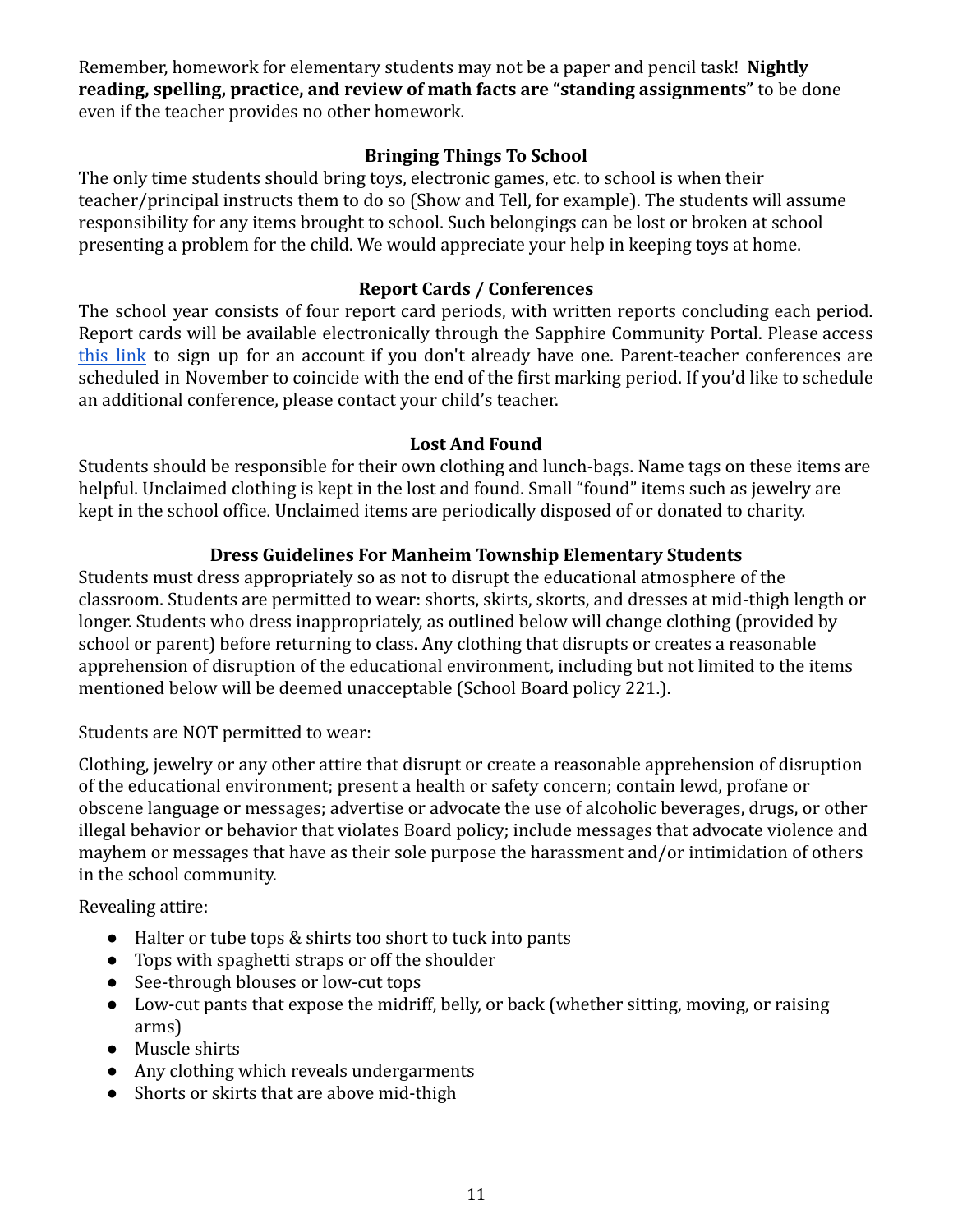Inappropriate attire:

- Hats, caps, bandanas, sweatbands (with the exception of hair bands worn off the forehead to pull hair back away from the face) and other head coverings not worn for religious purposes
- Sunglasses or other accessories that impede learning
- Dresses or skirts so long as to drag on floor
- Pants that drag on the floor
- Shoes that limit any activity

All the elementary schools are air-conditioned. Students are encouraged to wear "layers" so that they can adjust their clothing for different indoor and outdoor temperatures. Students are not excused from school activities, such as recess, because of their clothing choices. Students should wear clothing that lets them move and play safely (example: sneakers, shorts, T-shirts) when physical education is scheduled. Students should come to school clean and neatly dressed so they are ready to learn.

#### **McKinney-Vento Homeless Assistance Act**

Homelessness is defined as lacking a fixed, regular, and adequate nighttime residence. **McKinney-Vento** defines homeless as:

- Living in shelters or transitional housing
- Living in cars, parks or substandard housing
- Sharing the housing of others due to loss of housing or economic hardship (Doubled-Up)
- Living in hotels/motels or campgrounds
- Migrant youth who are living in the above situations
- Unsheltered

#### As part of the **McKinney-Vento Homeless Assistance Act, homeless students:**

- Receive a free, appropriate public education
- Enroll in school immediately and attend classes while the school gathers required documents
- Enroll in the local school where they are living or remain in their original school
- Receive transportation to their original school, if requested
- Receive comparable services as housed students, including special education services
- Receive free lunch
- Categorically eligible for services such as Head Start and Title One services
- Right to Dispute

#### **MTSD K-12 Assessment Philosophy**

*To nurture and challenge all learners for success, we believe the purpose of assessment is to measure and communicate progress and achievement toward mastery of core concepts and standards.*

#### **Assessment should be a collaborative process between learners and teachers with support from families.**

#### **K-12 Homework Philosophy & Guidelines**

#### **District Beliefs about Homework**

● Homework has a purpose, and the purpose should be clearly communicated to students and parents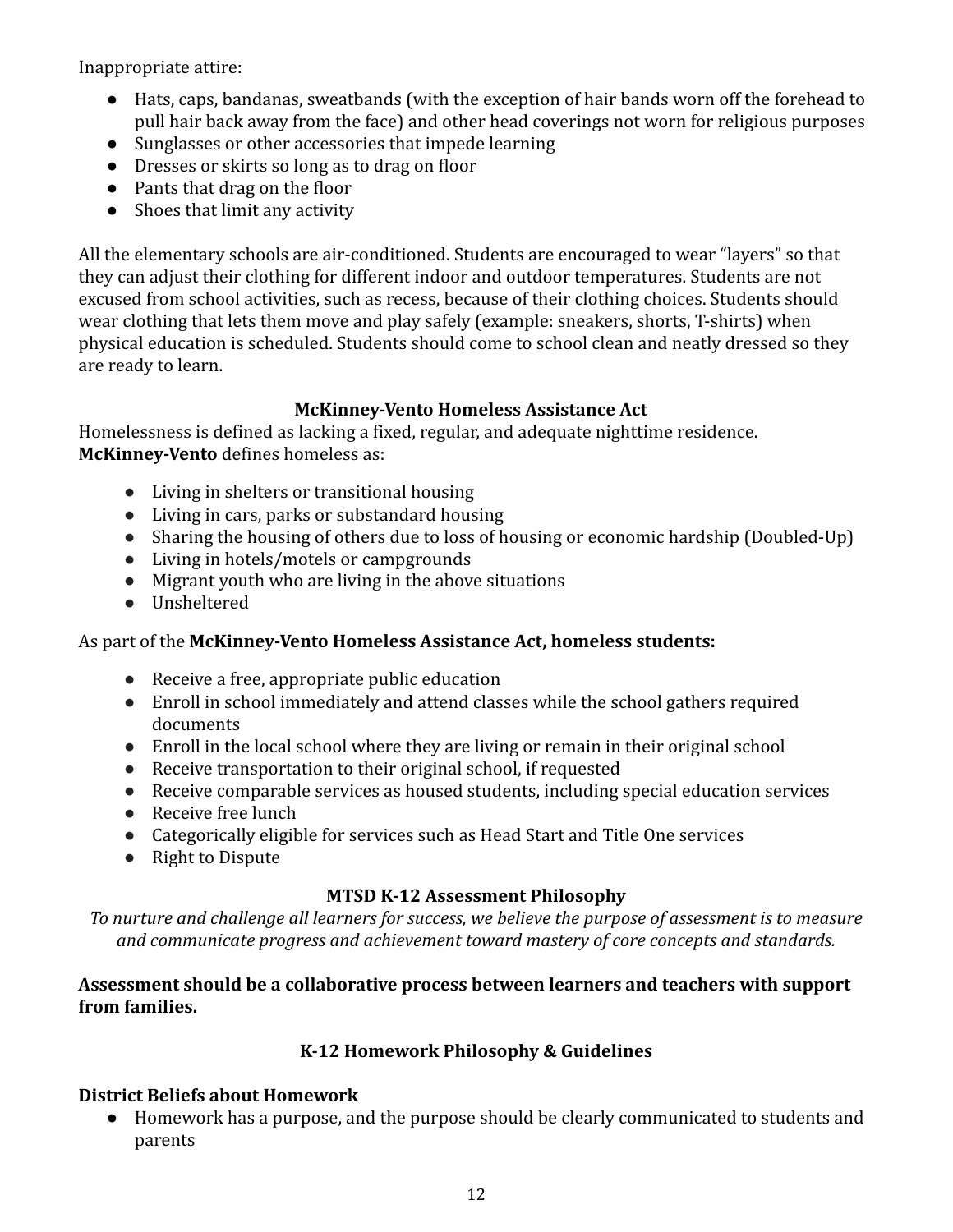- Homework is a formative assessment that is used to understand student comprehension of learning and inform instruction.
- It is the shared responsibility of students, parents, and teachers to communicate if a student is having difficulty completing homework. This communication will provide opportunities to support individual student needs.
- If a student encounters difficulty in completing the homework, he/she has permission to stop (without an academic penalty) provided he/she adheres to the following:
	- o K-6 student provides a note/email from a parent or communicates directly with the teacher. Students will not be penalized for not returning a signed reading log or agenda.
- Teachers shall be mindful that resources for completing homework vary at home, including parental assistance. Accordingly, teachers will work with families to make necessary accommodations.
- Engagement with literacy (digital and/or print) is a valued and celebrated task for homework, especially at the elementary level.
	- o K-6 students should be reading daily (independently, with an adult or buddy, or being read to by someone else), and they should be encouraged to take a book home for pleasure reading every day.
- If a student is absent from class, there may be times when class work may need to be completed outside of class time for "homework."
- Absence because of approved educational tour or trip: Parents and students should communicate with the teacher(s) to determine a plan to complete missed work upon returning to school.
- Time given to students to complete homework assigned following absences due to illness or travel will be sensitive and realistic for the students, parents, and teachers.

## **Frequency & Estimated Time to Complete Nightly Homework**

| $K-2$ | <b>Not to exceed</b> 15 minutes per night of some type of reading, plus 5<br>minutes per night for other content areas combined (20 minutes total)  |  |
|-------|-----------------------------------------------------------------------------------------------------------------------------------------------------|--|
|       | <b>Not to exceed</b> 15 minutes per night of some type of reading, plus 15<br>minutes per night for other content areas combined (30 minutes total) |  |
| 4     | <b>Not to exceed</b> 15 minutes per night of some type of reading, plus 25<br>minutes per night for other content areas combined (40 minutes total) |  |

#### **Additional Information:**

- Students with disabilities and students participating in ESL/Bilingual Education programs shall participate in homework, with appropriate accommodations when necessary. This may result in a deviation from the guidelines listed above.
- Spanish Immersion may have varying estimated times for homework assignments due to programming.
- K-6 Homework may be assigned Monday-Thursday with no new assignments being given on Fridays.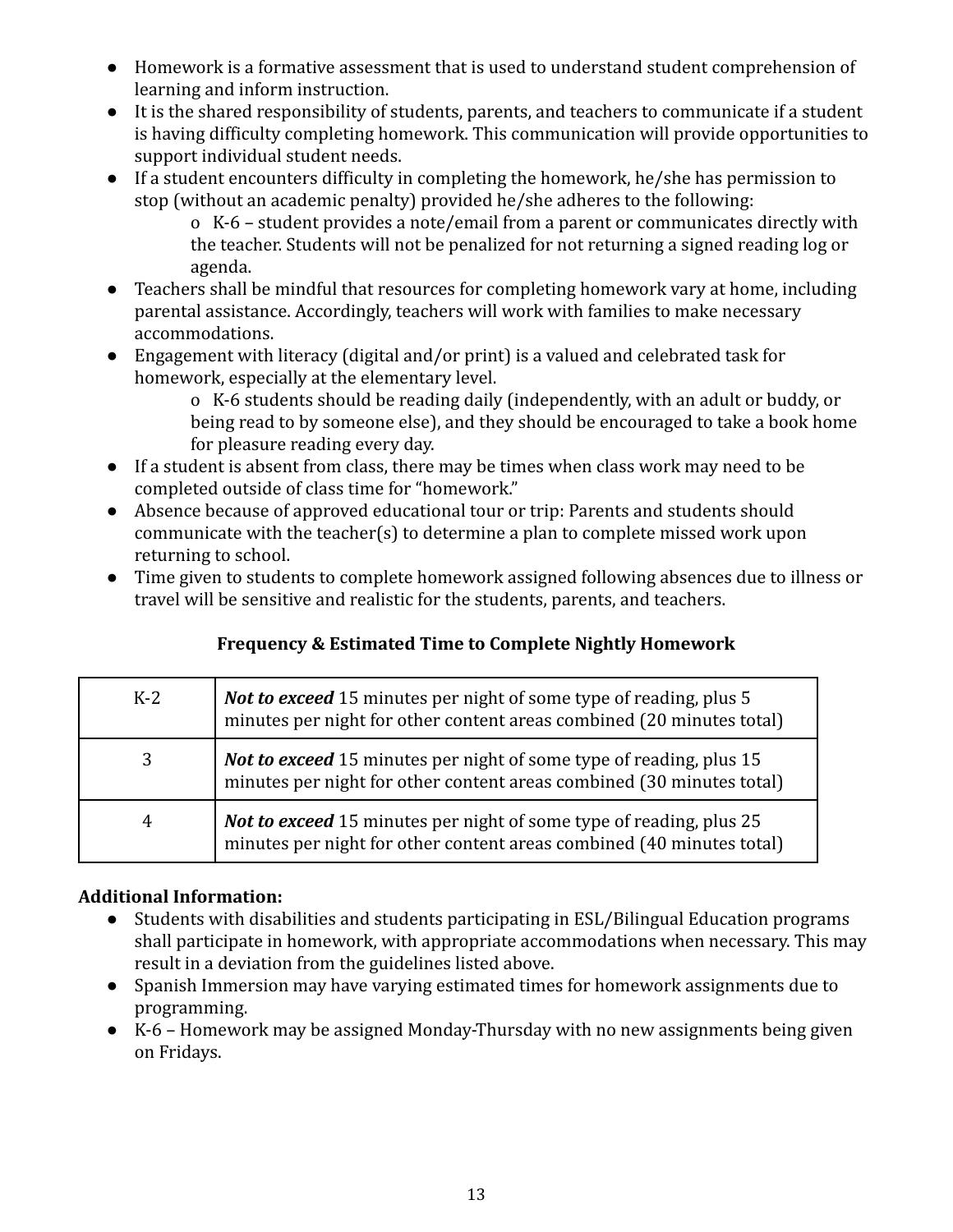## **Health Services At-a-Glance**

#### *Manheim Township Health Services seeks to provide an optimum educational environment by promoting a climate of health and well-being and minimizing absenteeism*

#### **When Should a Student Stay Home From School?**

- Fever of 100 degrees or greater
- Vomiting and/or diarrhea
- Severe, persistent cough or other respiratory symptoms that the child can not manage at school

#### **When Should a Student Return to School?**

- Fever free for 72 hours/3 days without medication
- Free from vomiting and diarrhea for 24 hours

#### **Medication Administration During the School Day**

If your child needs to take medication during the school day a parent or designated adult must bring the medication to school with a completed Medication Permission Form signed by a doctor and a parent. Medication must be in a properly labeled container. Medication Permission Forms are available on the MTSD website (mtwp.net) or from the Health Room.

#### **Emergency Epinephrine Administration**

Per Pennsylvania law, emergency epinephrine may be administered to students who have a known history of severe life-threatening allergies and have a prescription for an epinephrine auto-injector, and to students who have their first life-threatening allergic reaction to an unknown or undiagnosed allergy while at school.

Parents or legal guardians may decline to have emergency epinephrine administered to their child in the event he or she exhibits signs of a severe allergic reaction. To opt-out, a parent/guardian must sign and return the district's exemption form to the school nurse, acknowledging the possible negative health consequences for their child if he or she is experiencing a severe allergic reaction and does not receive emergency epinephrine. Please contact your school nurse for additional information.

#### **Head Lice**

Head lice infestation is not associated with any disease but causes a high level of anxiety among parents of school aged children. We recommend that you check your child's hair and scalp weekly to identify an infestation early in its course. Discourage your children from sharing hats, hair accessories and head to head contact. Lice are tiny bugs that can be seen scampering across the scalp. They crawl quickly but do not fly or jump. The eggs they lay are sometimes easier to see. They appear as tiny specks attached to the hair strand and cannot be flicked away or moved easily like hair casts or dandruff. Nits are often found at the neck hairline, crown of head and above the ears. If you find head lice on your child, treatment products can be purchased over the counter at any drug store. Follow the directions exactly and notify the school nurse. We will check your child on return to school and again in one week. The products do not kill the eggs, which can hatch and restart the infestation. For this reason, it is critical to remove all nits.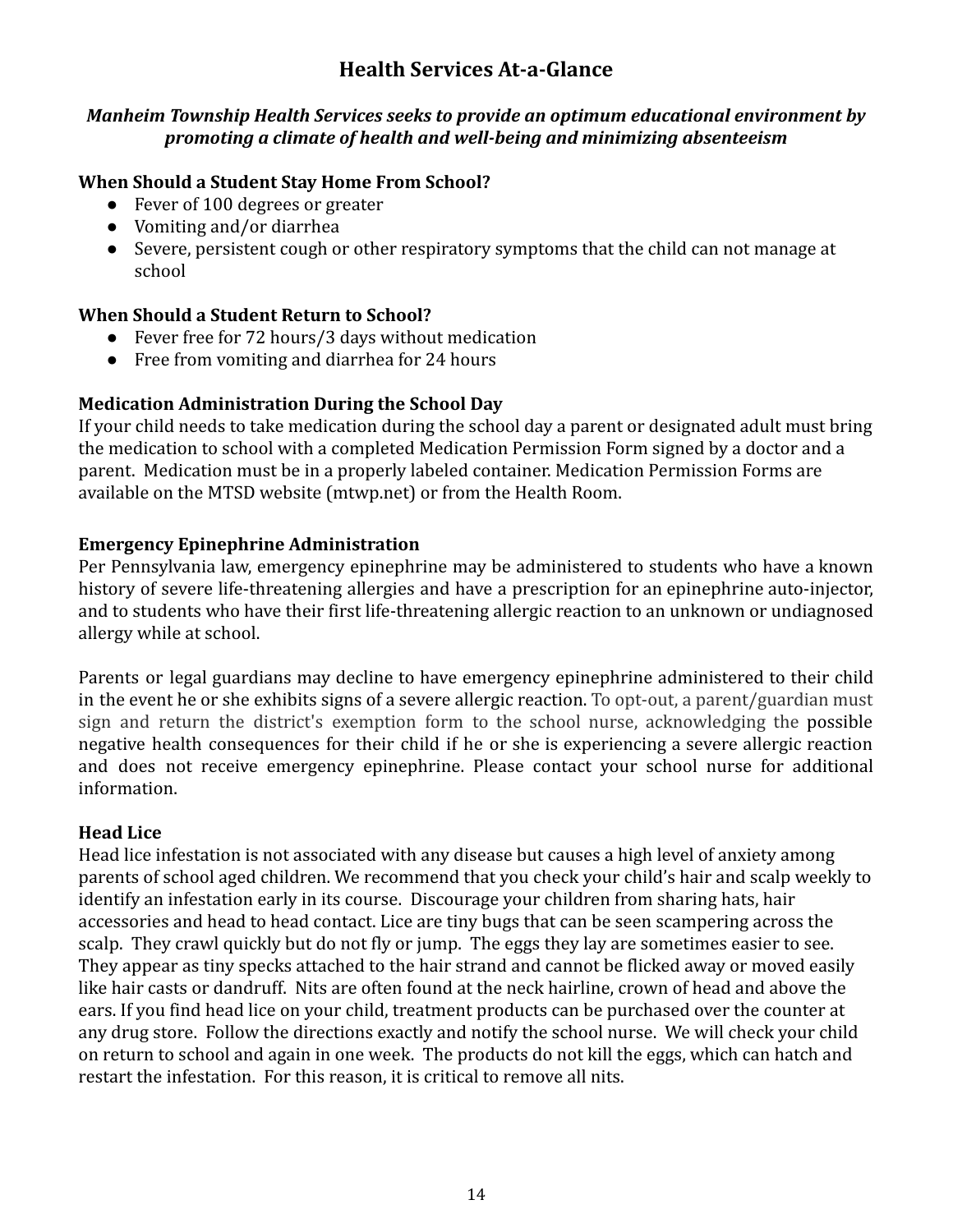#### **Attendance**

Students should strive to be present every day school is in session and arrive to school on time. Please call your school nurse if your child has a health condition that is affecting his/her attendance.

#### **Concussions**

If your child has been diagnosed with a concussion, please provide the School Nurse with documentation of the diagnosis from the physician. The Concussion Management Team will assist your child as he/she recovers.

#### **Emergency Contacts**

Please keep your emergency contacts current throughout the school year. It is critical for the school to be able to reach a parent or designee during the school day in the event of illness, injury or any other emergency.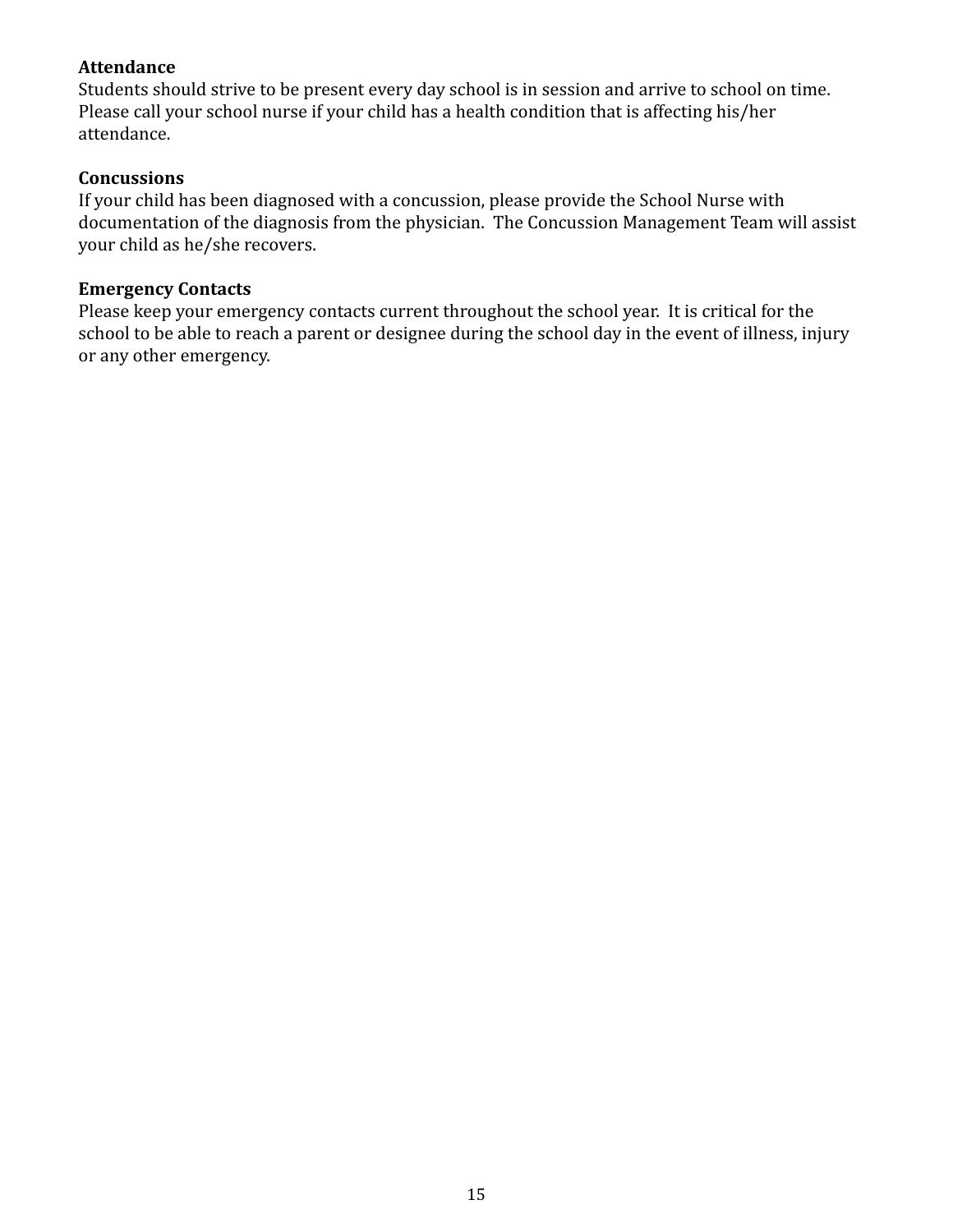## **ELEMENTARY ATTENDANCE POLICIES/PROCEDURES**

<span id="page-16-0"></span>The Manheim Township School District requires that school age students enrolled in district schools attend school regularly, in accordance with state laws. Students should strive to be present every day school is in session. Every absence and tardy is entered on students' permanent records. Regular attendance affects scholastic performance, social development, and academic standing. The educational program offered by the district is predicated upon the presence of the student and requires continuity of instruction and classroom participation in order for students to achieve academic standards and consistent educational progress.

#### **Excused Absences**

#### <span id="page-16-1"></span>**Excused Absences:**

All absences are required to be treated as unlawful until the district receives a written excuse explaining the absence. For any absence related to illness, death in family, family emergency (restrictions apply) to be excused, an excuse note or email must be signed by a parent/guardian and must be submitted to the school office within three **(3) days** upon the student's return to school. Standard excuse cards are available for parent/guardian convenience or notes can be provided on separate paper, or electronically via email. Please provide the child's name, grade, date of absence(s), reason for absence, and parent/guardian signature. An emailed excuse information without a scanned signature is not an acceptable format.

#### **Excused Absences for Religious Holidays:**

Upon written request by a parent/guardian, an absence for observance of a student's religion on a day approved by the School Board as a religious holiday shall be excused.

#### **Excused Absences for Educational Tours and Trips:**

Parents are urged to schedule educational trips or tours during days when school is not in session. Classroom work and interaction is important even in the lower grades in order to stay on grade level. Requests must demonstrate that the trip will provide an opportunity for the student's educational enrichment under the direction and supervision of an adult acceptable to the parents/guardians and the Superintendent. A trip may be considered an educational experience if it broadens the student's understanding of social, cultural or geographic values and concepts.

Educational trips or tours and family educational trips require a request form to be submitted **at least five (5) days prior** to the trip and are limited to a cumulative total of five (5) days per school year**.** The forms are available online or at your school's office. Any trip or tour days taken in excess of the five (5) cumulative days will be coded as unlawful absences.

- 1. The parent/guardian submits the educational tour/trip request form (see *Parent Forms* on mtwp.net) for excusal **at least five (5)** days prior to the absence. Tours and trips without prior approval are automatically coded as unlawful.
- 2. The student's participation has been approved by the Superintendent or designee, prior to the absence.
- 3. The adult directing the tour or trip is acceptable to the parents/guardians and the Superintendent or designee.
- 4. The tour or trip does not exceed five (5) school days.
- 5. The maximum number of excused absences for educational tours and trips has not exceeded five (5) cumulative school days for the school year. Absences that exceed five (5) school days will be considered unlawful.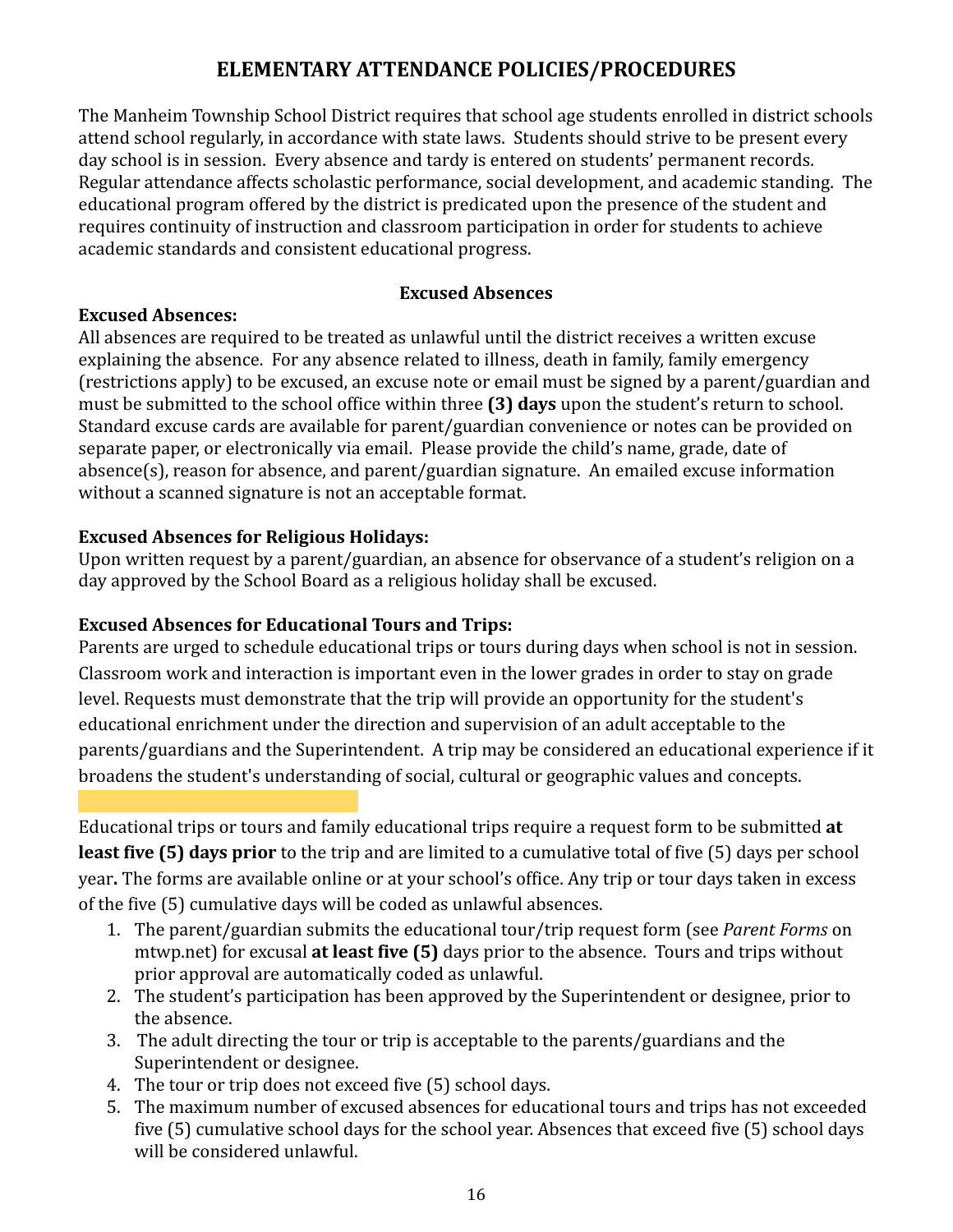#### **Maximum School Year Cumulative Excused/Lawful Absences:**

Pennsylvania law allows a maximum of **ten (10)** school days cumulative excused/lawful absences verified by parental notification during a school year. All cumulative excused/lawful absences verified by parent note beyond **ten (10)** days will require an excuse from a physician. **Please note: educational trip/tour days are counted towards the ten (10) cumulative days.**

#### **Unlawful Absences**

- 1. Absence for which no excuse is submitted within three (3) days following the absence.
- 2. Absence with parent's consent other than those considered excusable.
- 3. Leaving school during school hours and going directly home without the permission of school personnel.
- 4. All other absences except those listed as Excused Absences or those approved by the Superintendent.

#### **Late Arrivals/Tardiness**

<span id="page-17-0"></span>Students are to be in school at or before 9:00 a.m If a student has accumulated five (5) instances of unexcused tardies, a letter will be sent to the parents/guardians indicating the tardy dates. If your child is late or is absent, you will receive a phone call generated by an automated school message program stating that your child is not in school. Upon every 10th unexcused tardy, a letter will be sent to parents/guardians. School administration, under the direction of state code, will make the final determination on whether a tardy will be considered excused or unexcused.

Consequences for tardy to school are as follows, but may vary on individual student circumstances and needs.

- After the first 5 instances: Student check-in/phone call home
- After the 2nd notification (10 unexcused tardies) : Parent conference- Tardy SAIP
- After the 3rd notification (20 unexcused tardies): Referral to District Attendance Officer/District Social Worker
- After the 4th notification (30+ unexcused tardies): Depending on the condition/reasons for the tardies, the following actions are at the discretion of the building level administration:
	- Referral to county agencies
	- Referral to District Magistrate

Note: Tardiness for reasons such as oversleeping, missing the bus, and car troubles are not excused tardies.

Students are expected to be in their building at the start of the school day. Tardiness is excused in cases of illness, doctor appointment, bus delays, or extreme emergencies as determined by the building principal, and shall be accompanied by a note from a parent or guardian. Failure to submit a tardy excuse signed by a parent/guardian within three (3) days of the tardy will be considered an unexcused tardy.

#### **Automated School Attendance Message**

In the event that your child arrives at school after 9:40 A.M. or is absent from school, you will receive a phone call generated by an automated school message program stating that your child is not in school. If you concur with this information, nothing more is necessary except to send a properly completed excuse note when your child returns to school. If you believe your child is in school, please call your child's school office immediately and we will contact your child's classroom teacher to verify the information.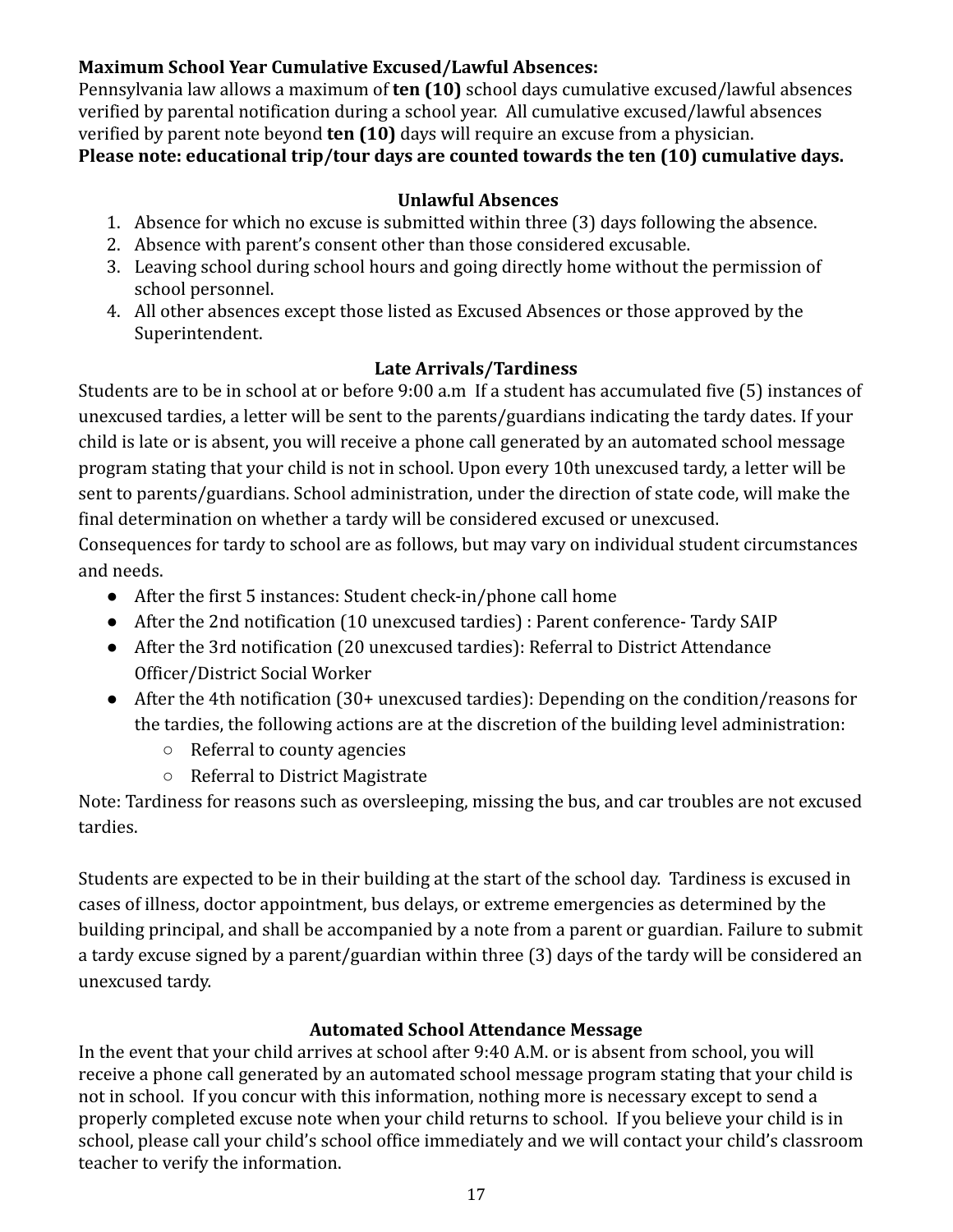#### **School Attendance Improvement Plan (SAIP)**

<span id="page-18-0"></span>The goal of the Manheim Township School District is to partner with families to ensure consistent school attendance for our students. Compulsory attendance is the law, and if truancy goes unaddressed it can lead to numerous problems for youth. The Manheim Township School District offers a School Attendance Improvement Plan (SAIP) to help guide the school and family on the path to the elimination of truancy. A cooperative school-family conference is scheduled to engage participants involved in the student's life to explore possible solutions to increase the student's school attendance. Maintaining open communication between the student and adults will facilitate positive outcomes. The purpose of the school-family conference is to discuss the cause(s) of truancy and develop a mutually agreed upon plan to assure regular school attendance. The school family conference provides all individuals the opportunity to identify, understand, and explore all issues contributing to the student's truant behavior.

#### **PBIS (Positive Behavioral Interventions and Supports) and Classroom Meetings**

Our elementary buildings utilize PBIS (Positive Behavioral Interventions and Supports). PBIS is a team-based process including a broad range of systemic and individualized strategies for achieving important social and learning outcomes. PBIS focuses on preventing problem behavior of all students at the school-wide, classroom, non-classroom, and individual levels. PBIS instruction is embedded into elementary classroom meetings, which take place every morning in K-6 classrooms. Manheim Township School District's K-6 PBIS core values focus on respect, responsibility, and safety.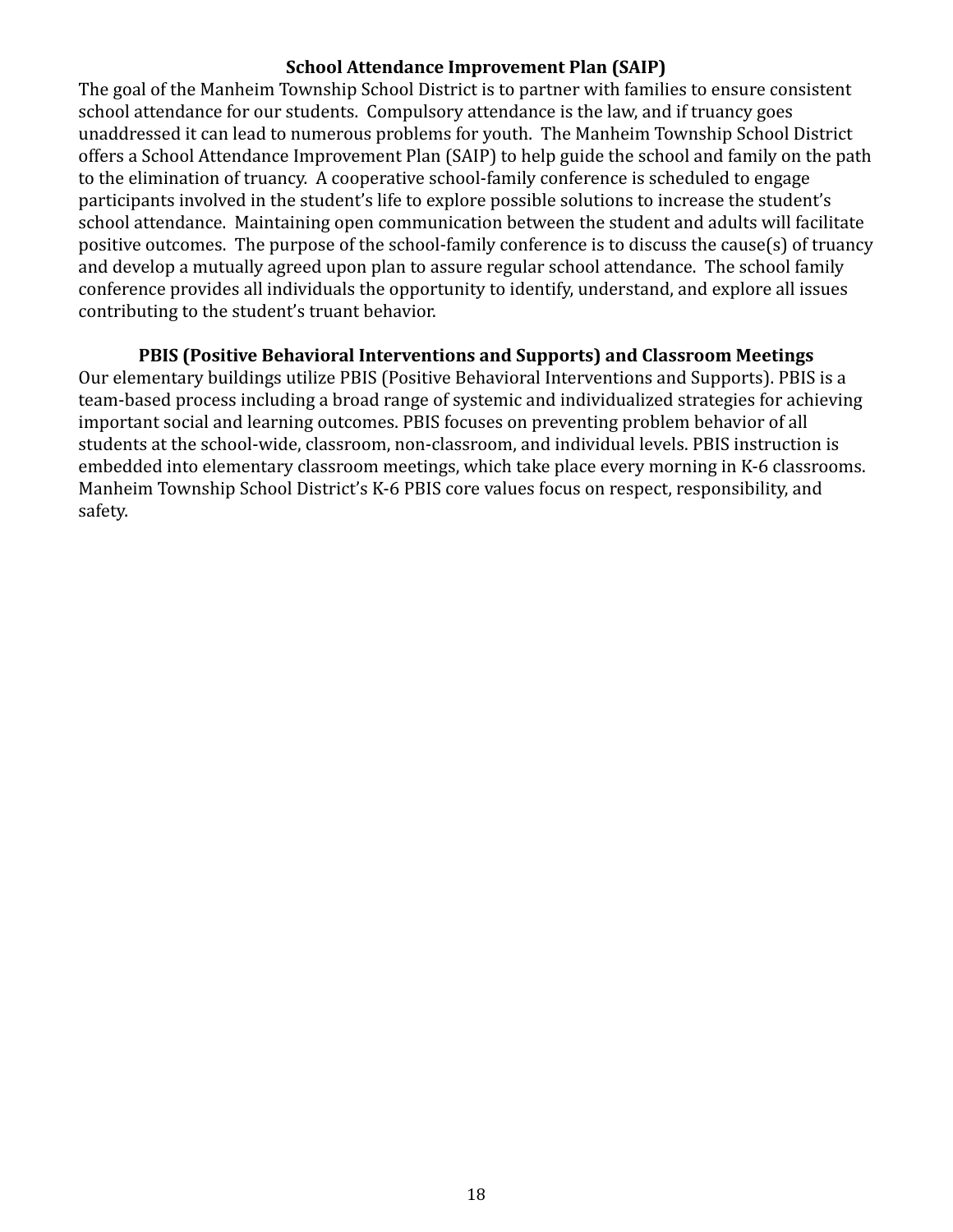#### **Manheim Township School District Code of Student Conduct**

<span id="page-19-0"></span>The Manheim Township School District Code of Student Conduct was developed to inform you of the crucial nature of a positive learning environment that includes clearly defined expectations for student attendance and behavior. The Board of School Directors has approved numerous policies to address areas relating to pupils within the Board's policy manual. The Code of Student Conduct includes reference to each of these applicable Board approved policies. Copies of these policies are available in the district office, school offices, and libraries and the district website at http://www.mtwp.net. These policies contain within them, the legal citations from which they were developed. When student behaviors are inappropriate and impact negatively on a positive learning environment, the disciplinary options that are identified in the Code of Student Conduct will be utilized by School Administrators.

This publication meets the federal requirements of No Child Left Behind (NCLB), Section 4114 (7) (e) by establishing a code of student conduct that clearly states the responsibilities of students, teachers, and administrators in maintaining a classroom environment that –

- Allows a teacher to communicate effectively with all students in the class;
- Allows all students in the class to learn;
- Has consequences that are fair and developmentally appropriate;
- Considers the student and the circumstances of the situation; and is enforced accordingly.

This Code of Student Conduct also:

- Meets the legal requirements of Section 12.3(c) of the Pennsylvania Code, which requires that the District adopt these provisions and distribute copies to both students and parents/guardians.
- Meets the requirements of Act 26 of 1995 as it relates to possession of weapons and the Safe Schools Initiative.
- Establishes a rational standard of behavior that is expected of all students in achieving the objective of providing a safe environment for the pursuit of knowledge.
- Helps prepare students for life in a democratic society where adopted laws govern and maintain a measure of protection and security for all citizens within the framework of freedom.
- Supports our Mission Statement.

This Code of Student Conduct was designed to help provide a safe school environment that is conducive to learning. The Code outlines the cooperative effort among students, parents and school personnel and defines the essential role of each participant in the process.

Please review this Code of Student Conduct to ensure your understanding in this vital approach toward guiding our young people and providing a safe school environment.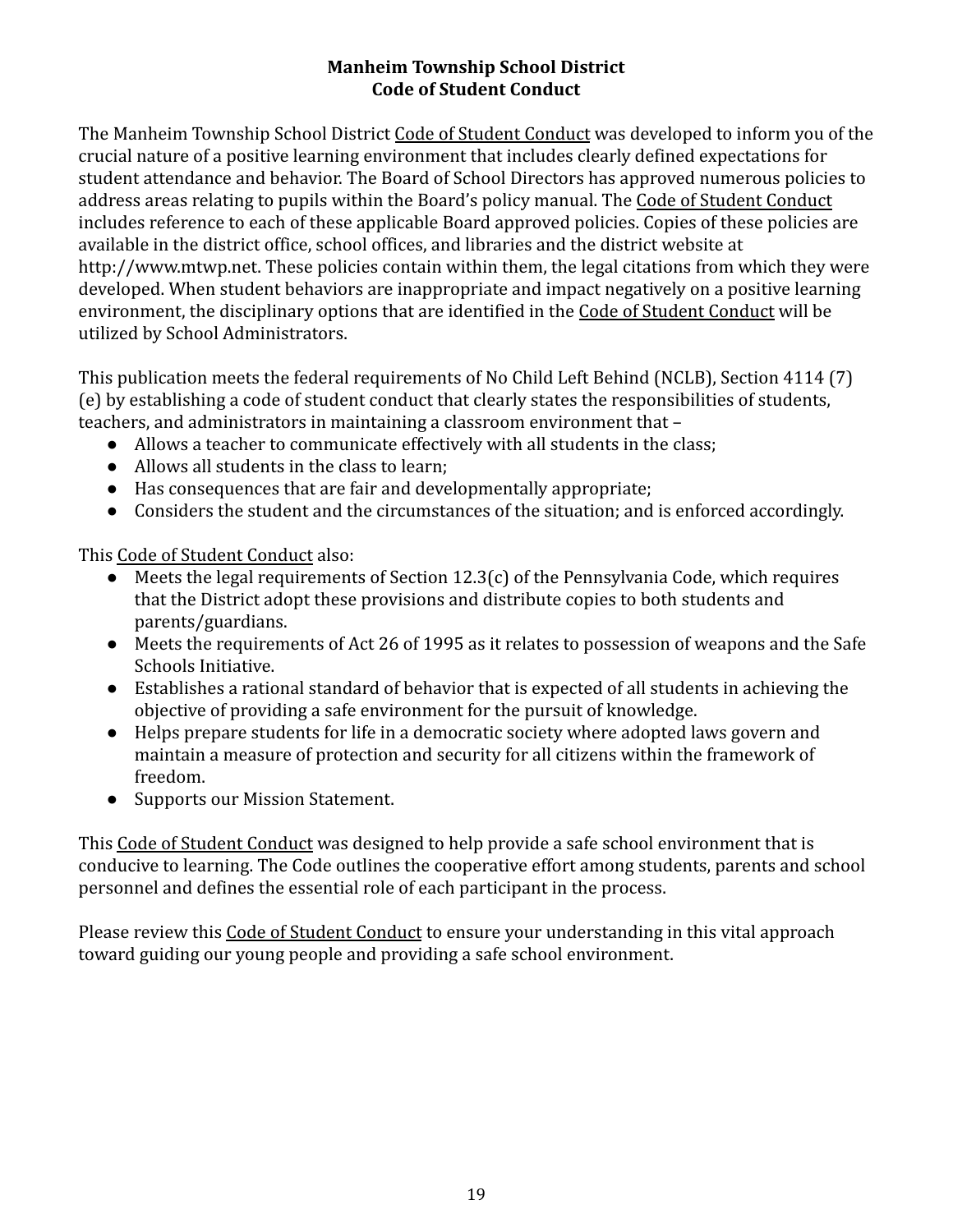#### <span id="page-20-0"></span>**FOREWORD**

Manheim Township School District has a compelling responsibility to develop reasonable rules and regulations regarding student conduct. Schools have an institutional responsibility to provide a safe and healthy environment for all students. The climate of the school must provide for the protection of the rights of students to receive an education. Excellence in education requires an orderly instructional environment. Teachers must be able to teach and students must be able to learn in an environment that is free from undue disruption. This Code of Student Conduct is intended to be a clear and understandable message of the critical nature of this mission.

#### *Elements of a Positive Learning Environment*

The maintenance of a positive learning climate in the schools of the district is dependent upon the provision of a controlled environment free from undue disruption and destruction. To accomplish this objective, four critical elements must exist:

- 1. The school board and administration must determine the rules and regulations that apply to student conduct, the penalties for violations, and the rights and responsibilities of individuals within the system.
- 2. School personnel must be familiar with the structure of the system and work diligently to insist upon proper behavior and guide students toward self-discipline.
- 3. Students must be aware of all rules and regulations and be willing to assume progressively greater responsibility for their behavior.
- 4. Parents/Guardians must be familiar with the rules and regulations and be willing to support the school in the attempt to provide a productive climate for learning.

This Code of Student Conduct is intended to provide a base for this interaction and cooperation of these critical elements.

#### <span id="page-20-1"></span>**General Provisions**

#### *Free Education and Attendance*

All persons residing within the Manheim Township School District between the ages of 6 and 21 are entitled to a free and full education in the public schools of the district. Parents and guardians of all children of ages 8 to 16 are required by the Compulsory Attendance Law to ensure that their children attend school. Students who have not graduated and are attending regularly may not be asked to leave school after they have reached 17 years of age if they are fulfilling their responsibilities as students. A student may not be excluded from school nor from extra-curricular activities because of being married or pregnant, unless it can be medically determined that the activity would be harmful to the health and welfare of the individual. Consistent with the Pennsylvania Human Relations Act (43 P.S. §§ 951-963), and all other non-discrimination statutes, no student shall be denied access to a free and full public education on account of race, religion, gender, sexual orientation, national origin, or disability.

#### *Educational Environment*

The Manheim Township School District is committed to maintaining an educational environment free from hazing, harassment and intimidation. All employees and students are to be treated with dignity, respect and courtesy, regardless of race, gender, religion, disability, age, national origin or sexual orientation. Harassment or intimidation shall be defined as any action that is so offensive as to undermine or detract from another student's worth or educational experience. Students who feel they are being harassed should see a guidance counselor and/or a principal. Students who are found guilty of hazing, harassment or intimidation shall be subject to appropriate discipline. Any of the above may also violate local, state and/or federal law and may be the basis for exclusion under those provisions.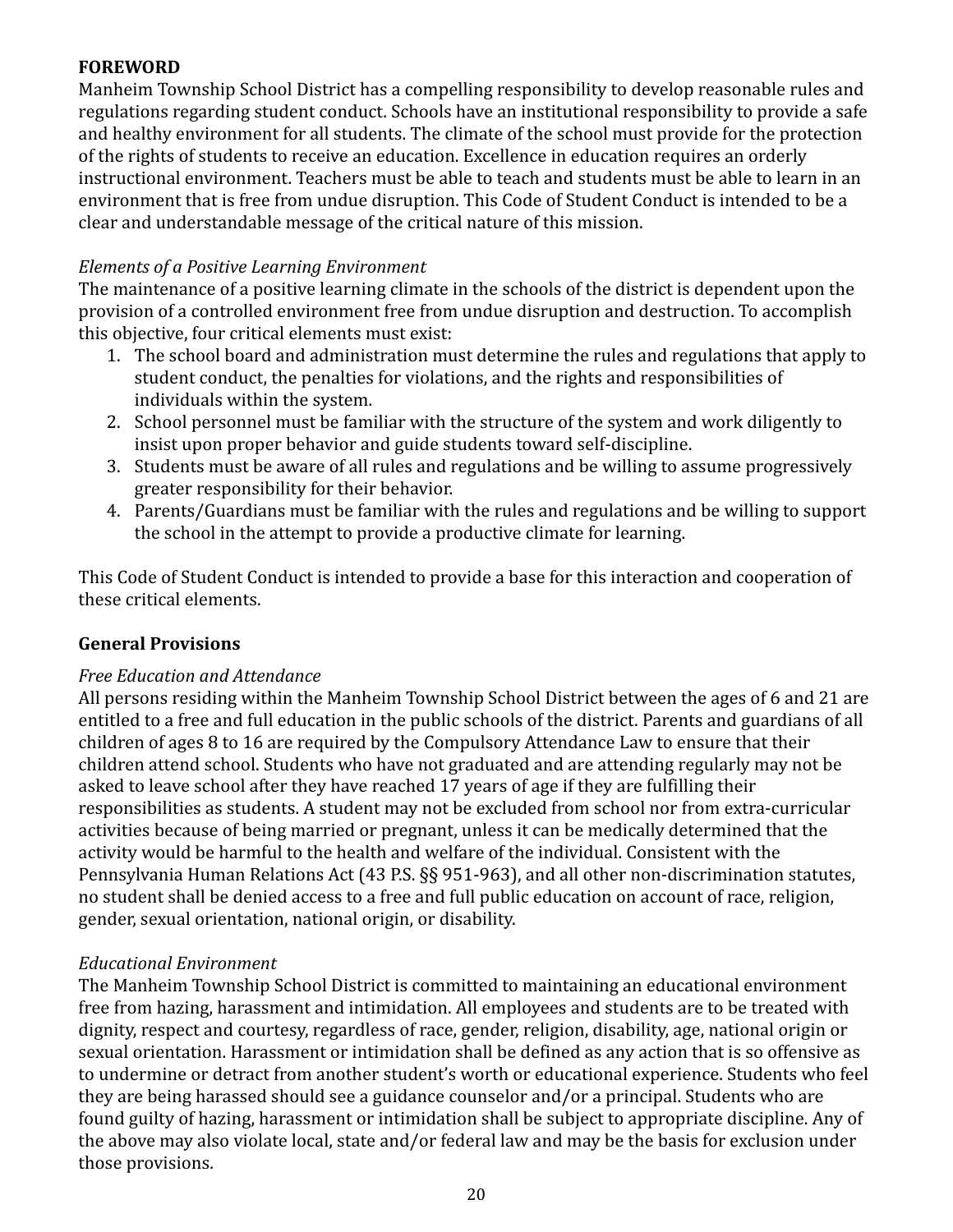To the extent the District disciplines a student for verbal expression, the District does not intend to regulate any particular viewpoint or content, that is, constitutionally protected free speech, but rather to set a standard to address the appropriateness of the manner in which the message is conveyed and to protect against substantial disruption or interference with the rights of other students or the work of the school.

#### *Statutory Authority*

Public schools are governed by the complex interaction between the U.S. Constitution, the Statutes of the General Assembly of the Commonwealth of Pennsylvania, the Regulations of the State Board of Education, policies of the board of school directors, and court decisions. Administrative regulations at the district and building levels flow from these laws.

The general authority of school officials can be found in Section 510 of the School Code that reads in part:

*The board of school directors in any school district may adopt and enforce such reasonable rules and regulations as it may deem necessary and proper, regarding the management of its school affairs and the conduct and deportment of all pupils attending the public schools in the district, during such time as they are under the supervision of the board of school directors and teachers, including the time necessarily spent in coming to and returning from school.*

This general authority is extended to administrators and teachers in Section 1317 of the Code. This section gives school personnel in Loco Parentis (in place of the parent) status and reads:

*Every teacher, vice-principal and principal in the public schools shall have the right to exercise the same authority as to conduct and behavior over the pupils attending his school, during the time they are in attendance, including the time required in going to and from their homes, as the parents, guardians, or persons in parental relation to such pupils may exercise over them.*

This broad authority is limited by the constitutional rights of students, court decisions, and the Regulations of the State Board of Education. All actions under this section must meet the test of reasonableness.

Suspension and expulsion of students are also authorized by statute. Section 1318 of the statute provides:

*Every principal or teacher in charge of a public school may temporarily suspend any pupil on account of disobedience or misconduct, and any principal or teacher suspending any pupil shall promptly notify the district superintendent or secretary of the board of school directors. The board may, after a proper hearing, suspend such child for such time as it may determine, or may permanently expel him. Such hearings, suspension, or expulsion may be delegated to a duly authorized committee of the board, or to a duly qualified hearing examiner, who need not be a member of the board, but whose adjudication must be approved by the board.*

The length of exclusion from school and the nature of the hearings required are outlined in Section 12.8 of the State Board Regulations.

The Board of School Directors of the Manheim Township School District has adopted policies that relate to its expectations regarding school climate and pupil conduct. Copies of these policies are available in the district office, school offices, and libraries and on the district web site at <http://www.mtwp.net>.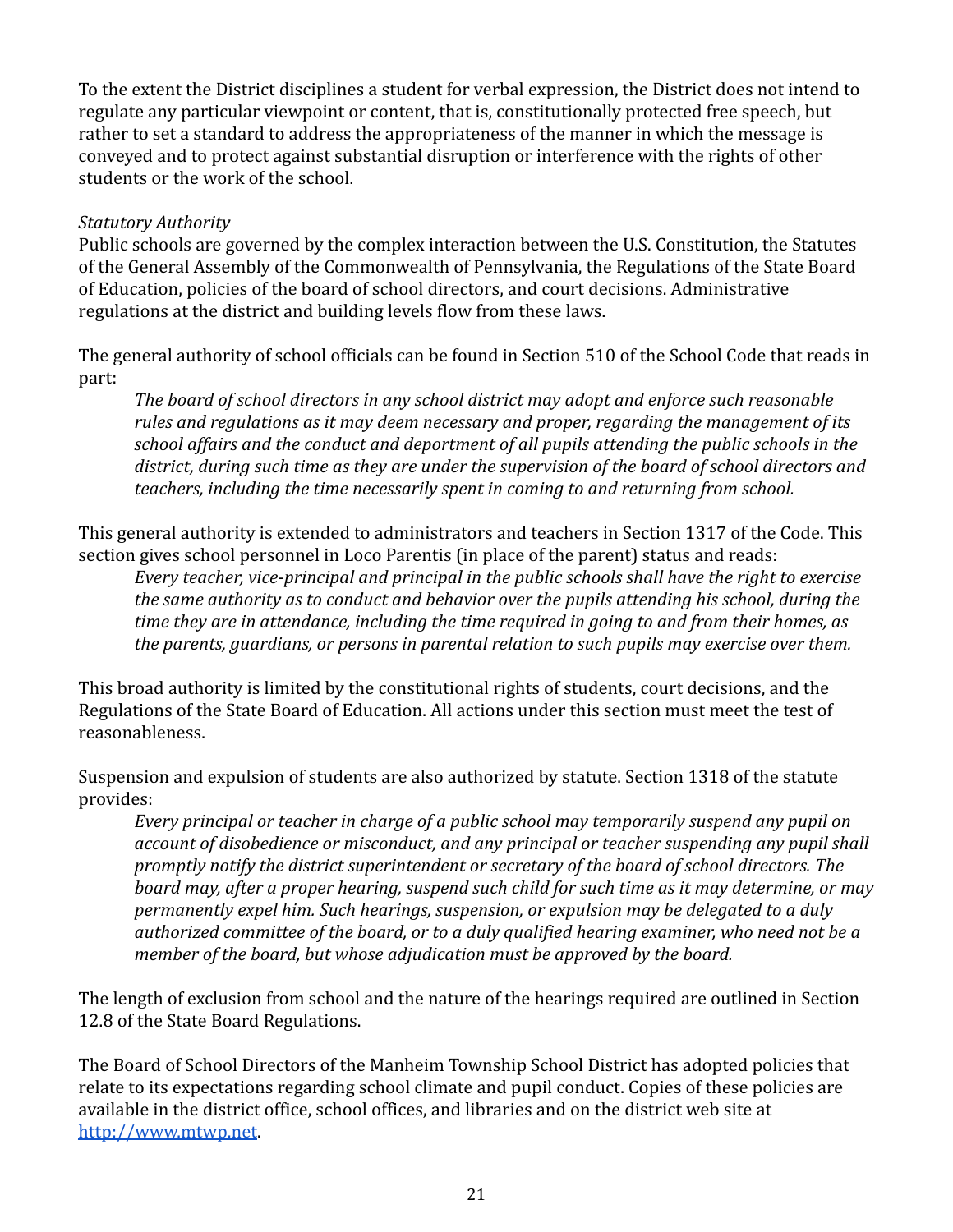#### <span id="page-22-0"></span>**EXPECTATIONS**

#### *Student Responsibilities (from 22 Pa Code 12.2)*

Student responsibilities include regular attendance, effort in classroom work, and adherence to school rules and regulations. Most of all, students share a responsibility with the administration and faculty to develop a climate within the school that is conducive to wholesome learning and living. No student has the right to interfere with the education of his or her fellow students. It is the responsibility of each student to respect the rights of teachers, students, administrators, and all students who are involved in the educational process. Students should express their ideas and opinions in a respectful manner.

It is the responsibility of the students to conform to the following:

- 1. Be aware of all rules and regulations for student behavior and conduct themselves in accordance with them. Students should assume that until a rule is waived, altered or repealed in writing, it is in effect.
- 2. Volunteer information in matters relating to the health, safety and welfare of the school community and the protection of school property.
- 3. Dress and groom to meet fair standards of safety and health, and not to cause substantial disruption to the educational processes.
- 4. Assist the school staff in operating a safe school for all students enrolled therein.
- 5. Comply with Commonwealth and local laws and regulations.
- 6. Exercise proper care when using public facilities and equipment.
- 7. Attend school daily and be on time for all classes and other school functions.
- 8. Make up work when absent from school.
- 9. Pursue and attempt to complete satisfactorily the courses of study prescribed by the Commonwealth and Manheim Township School District authorities.
- 10. Report accurately and not use indecent or obscene language in student newspapers or publications.

#### **Student Behavior Expectations**

<span id="page-22-1"></span>All Manheim Township elementary students will:

- 1. Treat everyone with respect.
- 2. Treat personal and school property with respect.
- 3. Maintain a positive and safe environment.
- 4. Act responsibly and accept consequences for actions.
- 5. Come to school prepared for learning.
- 6. Use appropriate volume and language at all times.

These behaviors are expected from all students while on school property, which includes the playground and the bus. It is recognized that mistakes will be made, and district staff will take the opportunity to teach and allow each student to grow. Consequences for the behavior will be based upon the developmental needs of the child.

## **Discipline**

A positive educational atmosphere is critical for student success. For learning to occur, appropriate behavior is expected. Infractions of class or school rules will result in consequences. Please contact your child's teacher or the principal with any questions concerning disciplinary procedures.

#### Possible Consequences

- Warning
- Requirement to do action again correctly/appropriately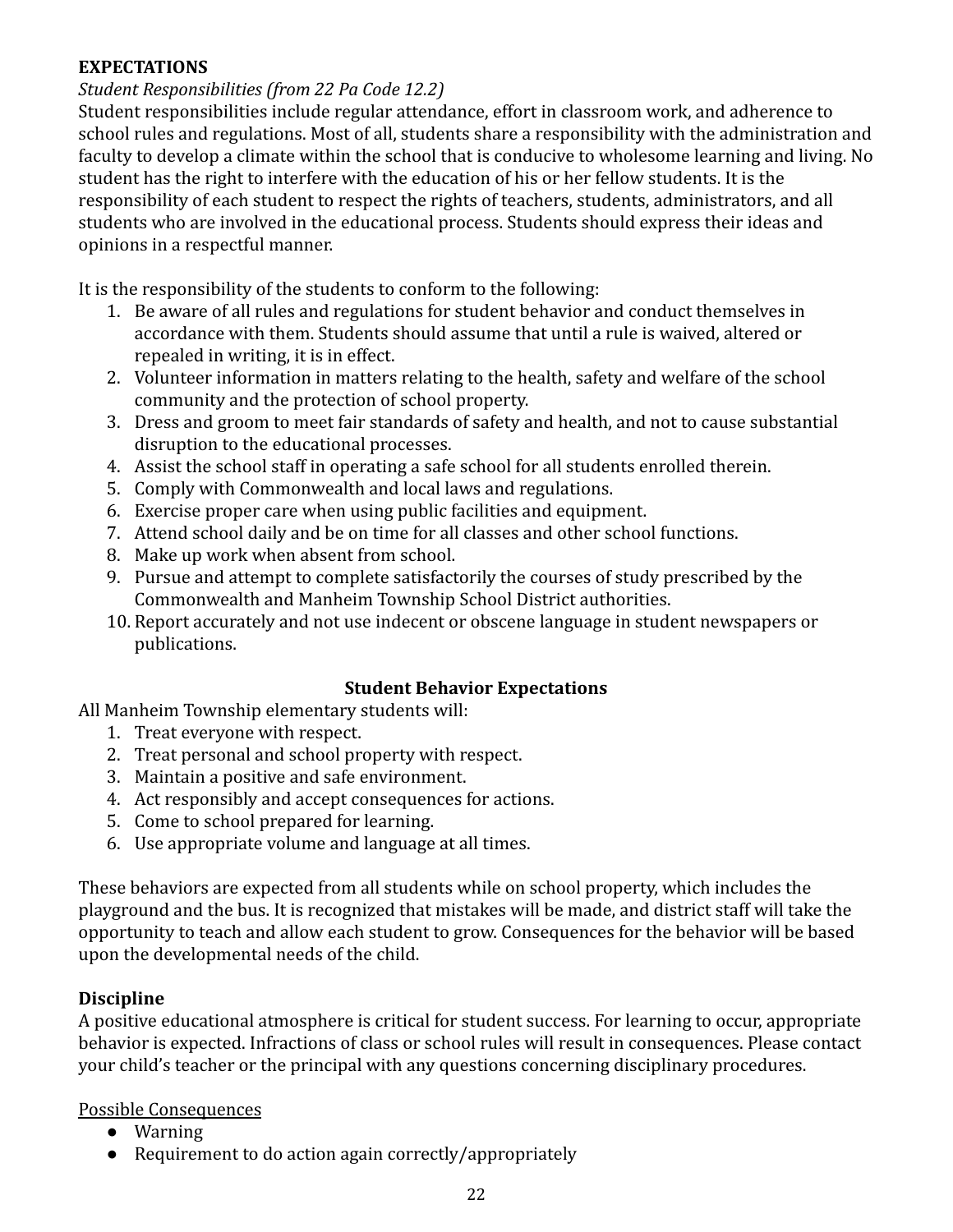- Disposal of gum and candy
- Confiscation of distracting objects
- Written apology
- Restitution
- Clean-up duty
- Loss of privileges
- Special assignment
- If misbehavior continues: A conduct report will be completed, and the student will meet with the principal. The child's parents will be informed. Additional steps could be detention and/or suspension.

The Manheim Township School District recognizes that some behaviors are unacceptable. These unacceptable behaviors could include but are not limited to: physical fighting, obscene language/gestures, stealing, vandalism, harassment, physical intimidation, and hazing. For drug and alcohol offenses, please refer to the Manheim Township District Policy.

## <span id="page-23-0"></span>**Disciplinary Procedures**

The following is a list of behavior offenses and disciplinary procedures to be used for the students on school property. The behaviors and the disciplinary procedures are broken into three levels. As the behaviors increase in severity, the disciplinary actions to be taken become more severe.

| <b>Level One Offenses</b>                                                                                                                                                                                                                                                                                                                                                                                                                                                                                       |                                                                                                                                                                                                                                                        |
|-----------------------------------------------------------------------------------------------------------------------------------------------------------------------------------------------------------------------------------------------------------------------------------------------------------------------------------------------------------------------------------------------------------------------------------------------------------------------------------------------------------------|--------------------------------------------------------------------------------------------------------------------------------------------------------------------------------------------------------------------------------------------------------|
| <b>Behaviors</b><br>Behaviors could include, but are not limited to:<br>1. Running, tripping, pushing, hitting or<br>other similar aggressive acts<br>2. Throwing objects<br>Unauthorized use of toys, audio devices,<br>3.<br>collectibles or other similar items<br>Name calling<br>4.<br>Dress code violations<br>5.<br>$\bullet$<br>Misuse of equipment on the playground<br>6.<br>Cafeteria misconduct<br>7<br>Writing/passing inappropriate notes<br>8.<br>Violation of AUP (Acceptable Use Policy)<br>9. | <b>Potential Consequences</b><br>The following consequences may be used at<br>the discretion of the building administrator.<br>• Verbal warning<br>Written warning<br>Parent contact<br>Apology<br>Loss of privileges<br>Meeting with an administrator |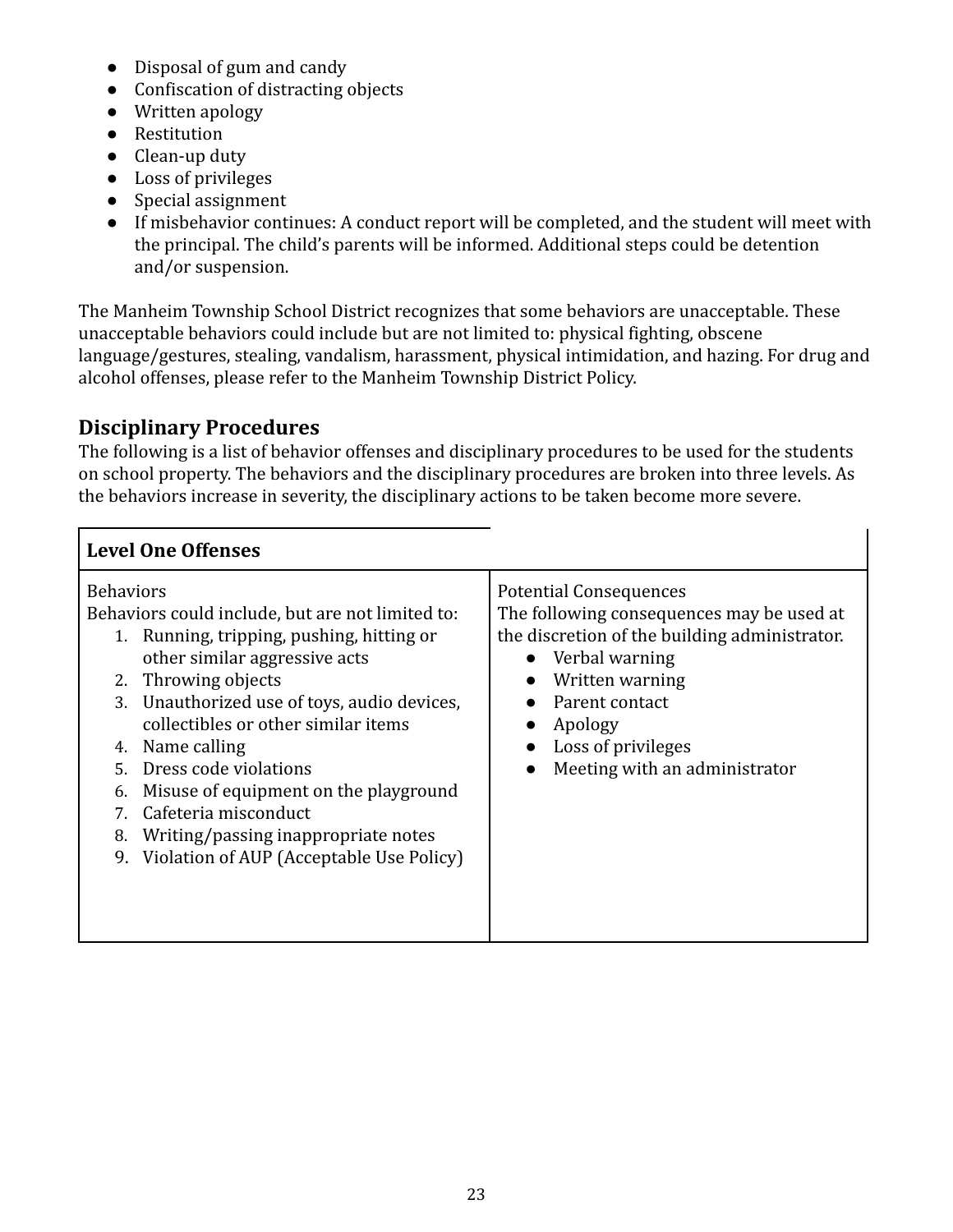## **Level Two Offenses**

| <b>Behaviors</b><br><b>Potential Consequences</b><br>The following consequences may be used at<br>Behaviors could include, but are not limited to:<br>the discretion of the building administrator.<br>1. Repeated level one violations<br>2. Using foul or other inappropriate<br>Verbal warning<br>$\bullet$<br>language, gestures, or objects<br>Written warning<br>3. Disruptive behavior<br>Parent contact<br>Disrespect/defiance to adults<br>Apology<br>4.<br>Bullying (S.B. policy #249)<br><b>Loss of Privileges</b><br>5.<br>$\bullet$<br>Fighting or physical confrontation without<br>Meeting with an administrator<br>6.<br>physical injury<br>Detention<br>7. Bus misconduct<br><b>In-School Suspension</b><br>Out-of-School Suspension<br>Cheating, lying, forged signatures<br>8.<br>$\bullet$<br>Leaving school grounds without<br>Loss of bus privileges<br>9.<br>permission<br>Restitution<br>10. Graffiti or vandalism<br>Possible police involvement<br>11. Threats<br>12. Endangerment compromising the safety of<br>self or others<br>13. Extortion<br>14. Counterfeiting |
|--------------------------------------------------------------------------------------------------------------------------------------------------------------------------------------------------------------------------------------------------------------------------------------------------------------------------------------------------------------------------------------------------------------------------------------------------------------------------------------------------------------------------------------------------------------------------------------------------------------------------------------------------------------------------------------------------------------------------------------------------------------------------------------------------------------------------------------------------------------------------------------------------------------------------------------------------------------------------------------------------------------------------------------------------------------------------------------------------|
|                                                                                                                                                                                                                                                                                                                                                                                                                                                                                                                                                                                                                                                                                                                                                                                                                                                                                                                                                                                                                                                                                                  |

| <b>Level Three Offenses</b>                                                                                                                                                                                                                                                                                                                                                                                                                                                                                                                                                                                         |                                                                                                                                                                                                                                                                                                                                                                      |
|---------------------------------------------------------------------------------------------------------------------------------------------------------------------------------------------------------------------------------------------------------------------------------------------------------------------------------------------------------------------------------------------------------------------------------------------------------------------------------------------------------------------------------------------------------------------------------------------------------------------|----------------------------------------------------------------------------------------------------------------------------------------------------------------------------------------------------------------------------------------------------------------------------------------------------------------------------------------------------------------------|
| <b>Behaviors</b><br>Behaviors could include, but are not limited to:<br>1. Repeated level two violations<br>2. The student is engaged in a physical<br>altercation with another student that<br>results in injury<br>3. Stealing<br>4. Sexual harassment<br>Pattern of bullying (S.B. policy #249)<br>5.<br>Threats with credible intent to harm<br>6.<br>Serious or habitual bus misconduct<br>7.<br>8. Violation of MTSD controlled substance<br>policy $(S.B. policy #227)$<br>9. Violation of the MTSD weapons policy<br>(S.B. policy #218.1)<br>10. Violation of the MTSD tobacco policy<br>(S.B. policy #222) | <b>Potential Consequences</b><br>The following consequences may be used at<br>the discretion of the building administrator.<br>Immediate parent contact<br>Loss of Privileges<br>Meeting with an administrator<br>Detention<br>In-School Suspension<br>$\bullet$<br>Out-of-School Suspension<br>$\bullet$<br>Restitution<br>Possible police involvement<br>Expulsion |

1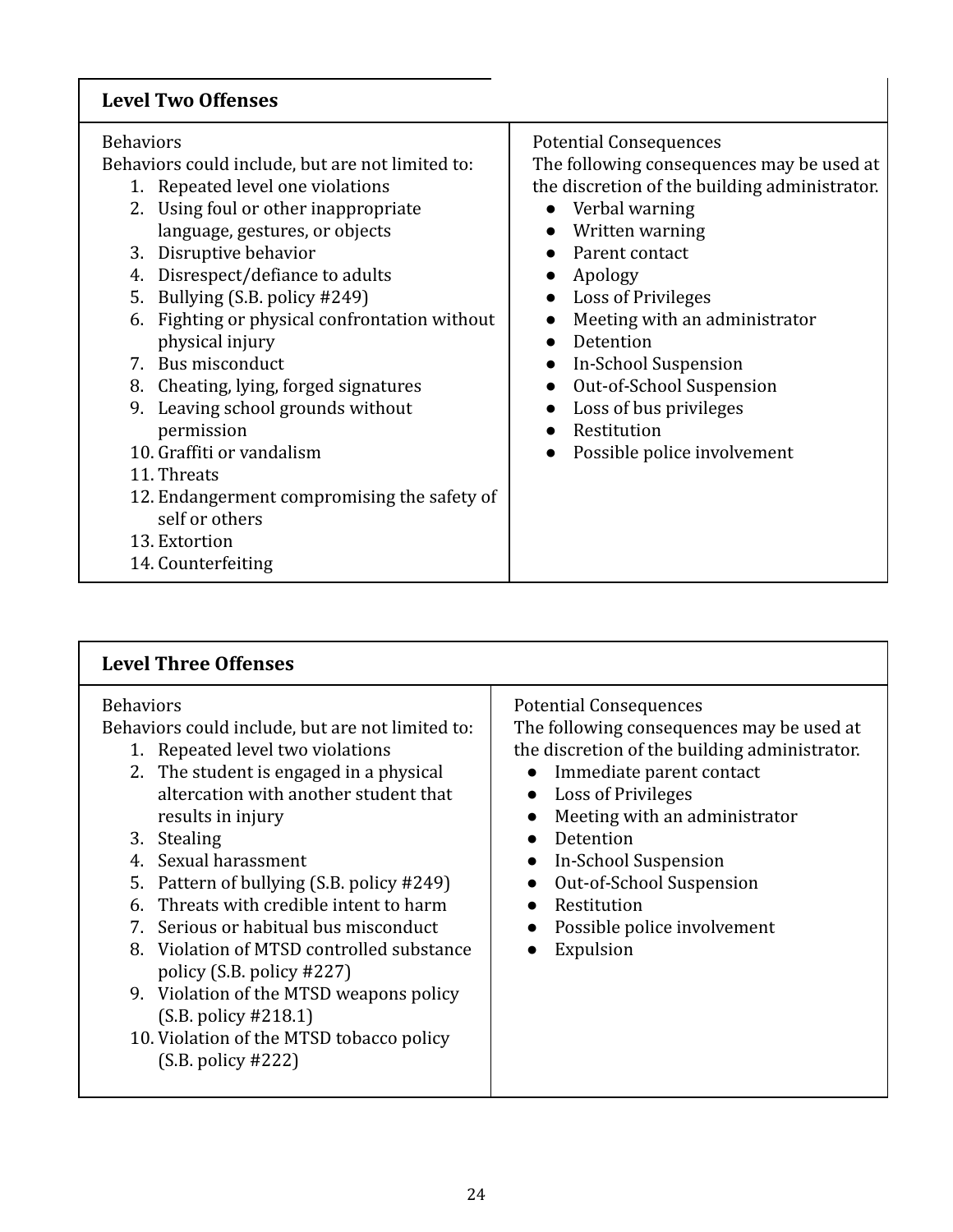Note: The Manheim Township Controlled Substance Policy states that "a student shall not possess, use, transmit, nor be under the influence of any narcotic drug, hallucinogenic drug, steroid, amphetamine, barbital, marijuana, alcoholic beverage, or intoxicant of any kind in school buildings, on school buses, on school property, or off school property at a school activity, function or event. Violation of this school district policy will result in a full suspension (up to 10 days) immediately.

Suspension will remain in force until an expulsion hearing is scheduled with the Discipline Committee of the Board of School Directors. Use of a drug in accordance with a medical prescription from a registered physician shall not be considered a violation of this rule provided the medication is stored in the health room and is administered by the school nurse. Any exception to this policy must be cleared with the nurse. Under no circumstance should a student give another student prescription or over-the-counter medication (including inhalers).

## <span id="page-25-0"></span>**Bullying and Cyberbullying (S.B. policy #249)**

The Manheim Township School District promotes Bully-Free Schools. It is important that all students understand that bullying will not be tolerated. Acts of bullying are intentionally cruel, repeated over time, and are not provoked or reciprocated. The behavior can be, but is not limited to, physical (hitting, kicking, tripping), relational (isolating your playgroup, gossiping, spreading rumors), or verbal (threats, name calling, teasing).

Bullying is:

- One sided it only goes one way/teasing back and forth is not bullying; two-sided arguments are not bullying
- Intentional on purpose; not an accident
- $\bullet$  Repeated it is done over and over again

## <span id="page-25-1"></span>**Transportation**

All school rules and policies are in effect when students choose to ride the buses or school vans. Additional rules are posted in each school bus to provide for their safe operation. Violations of school rules may result in the suspension or termination of bus riding privileges. Each bus is equipped with a video camera that records images and audio while the bus is in operation. As per Policy number 810.2, all video and audio tapes are the property of the school district and may be used by the district, as it deems appropriate. The school district encourages adult supervision at each bus stop, as parents are responsible for their children at the bus stop. School officials have limited jurisdiction at bus stops.

Students should be cooperative and follow the school bus or van driver's instructions. The driver has the authority to assign students to designated seats. For reasons of safety, it is required that students remain seated the entire time that they are in the bus or the van. Students should never place any part of their body out the vehicle's window.

The following actions are prohibited while a student is in the school vehicle:

- 1. Any activity that endangers the welfare or safety of others.
- 2. Shouting or other actions, which are disruptive or distracting to the driver or to other motorists and pedestrians.
- 3. Verbal or physical abuse toward other people.
- 4. Destruction of school or other people's property.
- 5. Use of vulgar or unacceptable language.
- 6. Smoking or use of matches or a lighter.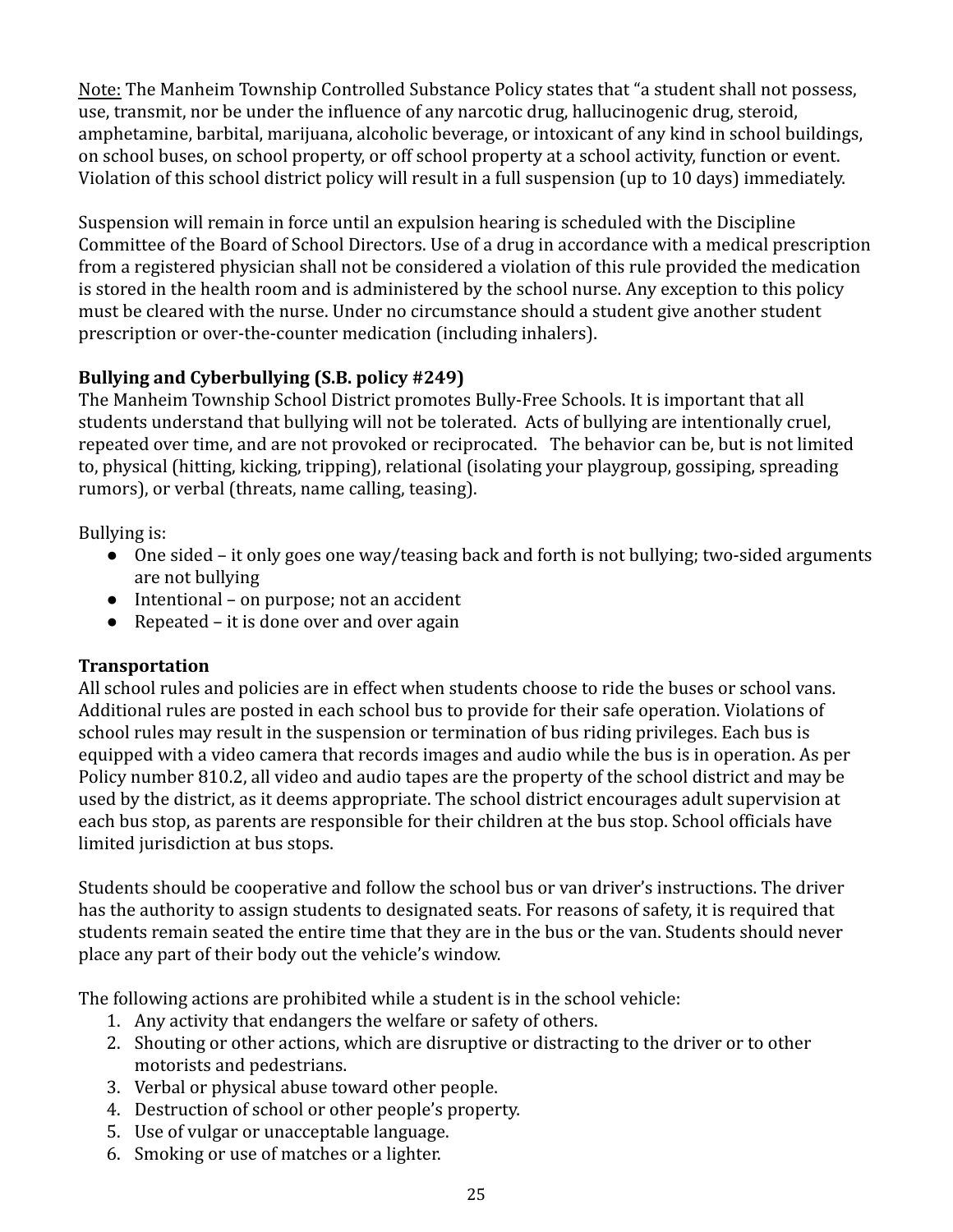- 7. Throwing of objects inside, out of, or near the vehicle.
- 8. Littering.
- 9. Possession of weapons.
- 10. Possession of drugs and/or alcohol.

#### <span id="page-26-0"></span>**Electronic Devices**

No recording/picture taking may take place in any school setting without the prior knowledge and consent of the teacher. Radios, TV's, electronic games, cassette or CD players and laser pointers are not permitted in school. To reduce noise and distraction in the hallways, make classes more conducive to learning, and maintain safety on buses, radios, tape and CD players are to remain at home. If observed during the school day, they will be confiscated and kept in the office. (Personal music devices such as iPods may be an exception with administrative permission.) Telephone pagers and beepers are not permitted on "... school grounds, at school sponsored activities and on buses" (Pennsylvania School Code,, Sec. 1317.1).

Cell phones are also banned during the school day. If seen or heard, the phone will be confiscated, retained in the school office and will be returned to the student on the first occasion and to the parent on subsequent offenses. Disciplinary action will result after the third offense.

#### <span id="page-26-1"></span>**Weapons**

A student shall not knowingly possess, handle or transport a weapon or any object that can reasonably be considered a weapon (an object which could inflict bodily injury on others) or any look-a-like weapon at any time on the school grounds, in school buildings and on school transportation vehicles, or off school grounds at any school activity, function or event. (Spray irritants or "stink bombs" which create an unsafe environment will be considered as an endangerment to public safety and welfare and could be considered a weapon if used in an offensive manner.)

Violation of this policy would make the student liable for suspension or expulsion. (Policy #218.1) Any student who is at school who finds him or herself to be in possession of an object which may be considered a weapon or a look-a-like weapon should immediately self-report to a teacher, counselor or administrator. Doing so could minimize any consequences which might befall the student.

## <span id="page-26-2"></span>**In-School & Out-of-School Suspension and Expulsion (Policy #233)**

*In-school suspension* means a student attends school but is removed from regular classes. The student is assigned to a supervised in-school suspension area where the student will continue regular class assignments. Only students assigned to in-school suspension are permitted in the in-school suspension room.

*Out-of-School Suspension* means exclusion from school as determined by a building administrator/ superintendent.

*Temporary Suspension (in or out-of-school)* shall mean exclusion from school for an offense for a period of up to three school days in accordance with policies of the Board of School Directors. The student and parent/guardian(s) will be informed of the reason for suspension and will have a chance to respond prior to the suspension becoming effective.

*Full Suspension (in or out-of-school)* shall mean exclusion from school for an offense for a period of four to ten school days, after an informal hearing with a principal is offered to the student and the student's parents, in accordance with policies established by the Board of School Directors.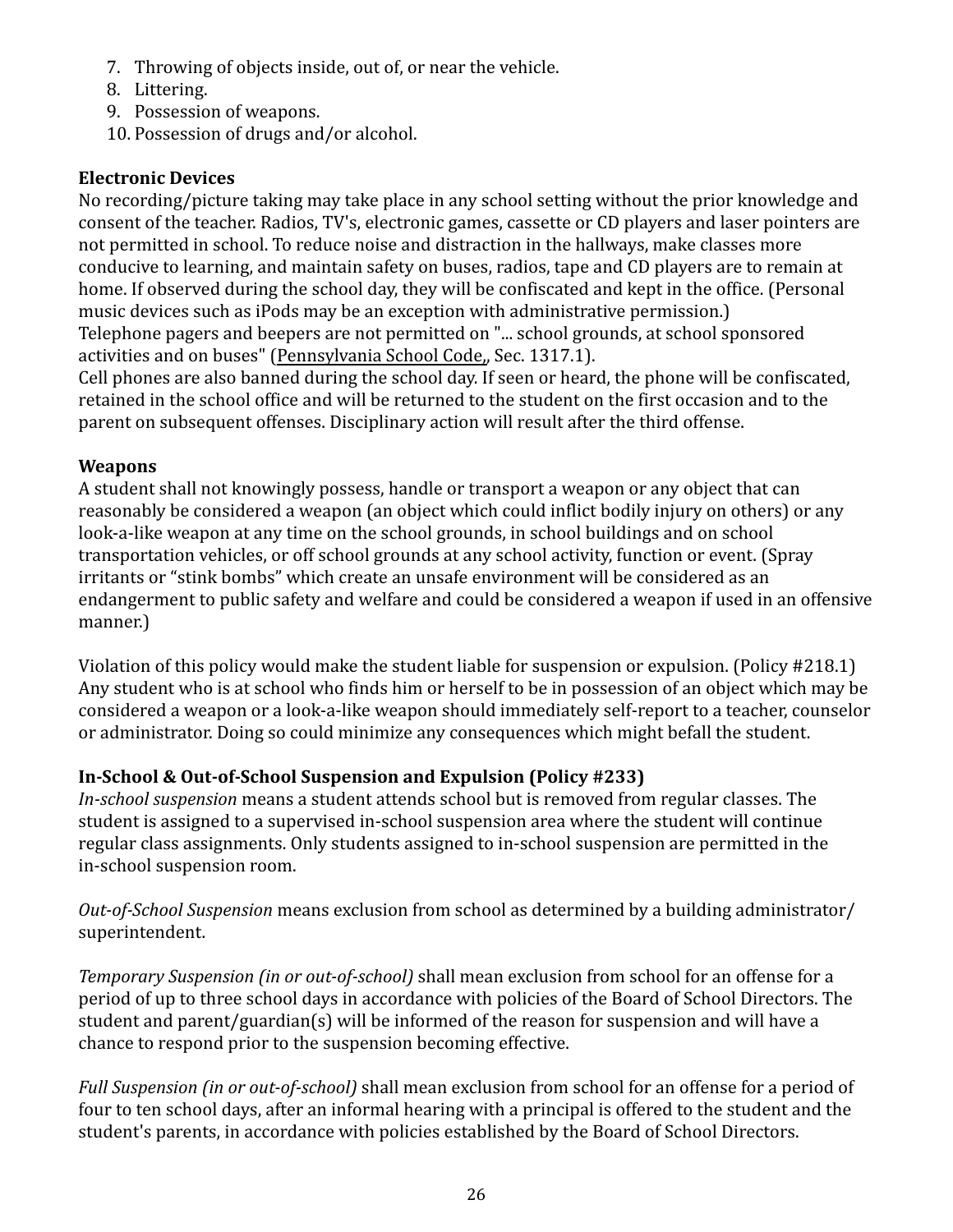On the day or days a student is assigned to in-school or out-of-school suspension, the student may not practice or participate in any school activity on or off campus. This includes but is not limited to concerts, clubs, or other school sponsored events. Students also may not attend school-sponsored events as a spectator or audience member.

If a suspension ends on a Friday, the student may not participate, practice or attend on Friday but may do so on Saturday. If a suspension carries over a weekend, the student will not be permitted to attend or participate in weekend events.

*Expulsion* means exclusion from school for an offense for a period exceeding ten school days, and may mean permanent removal from the school rolls. This action is taken on a majority vote of the entire School Board and must be preceded by a formal hearing for the student.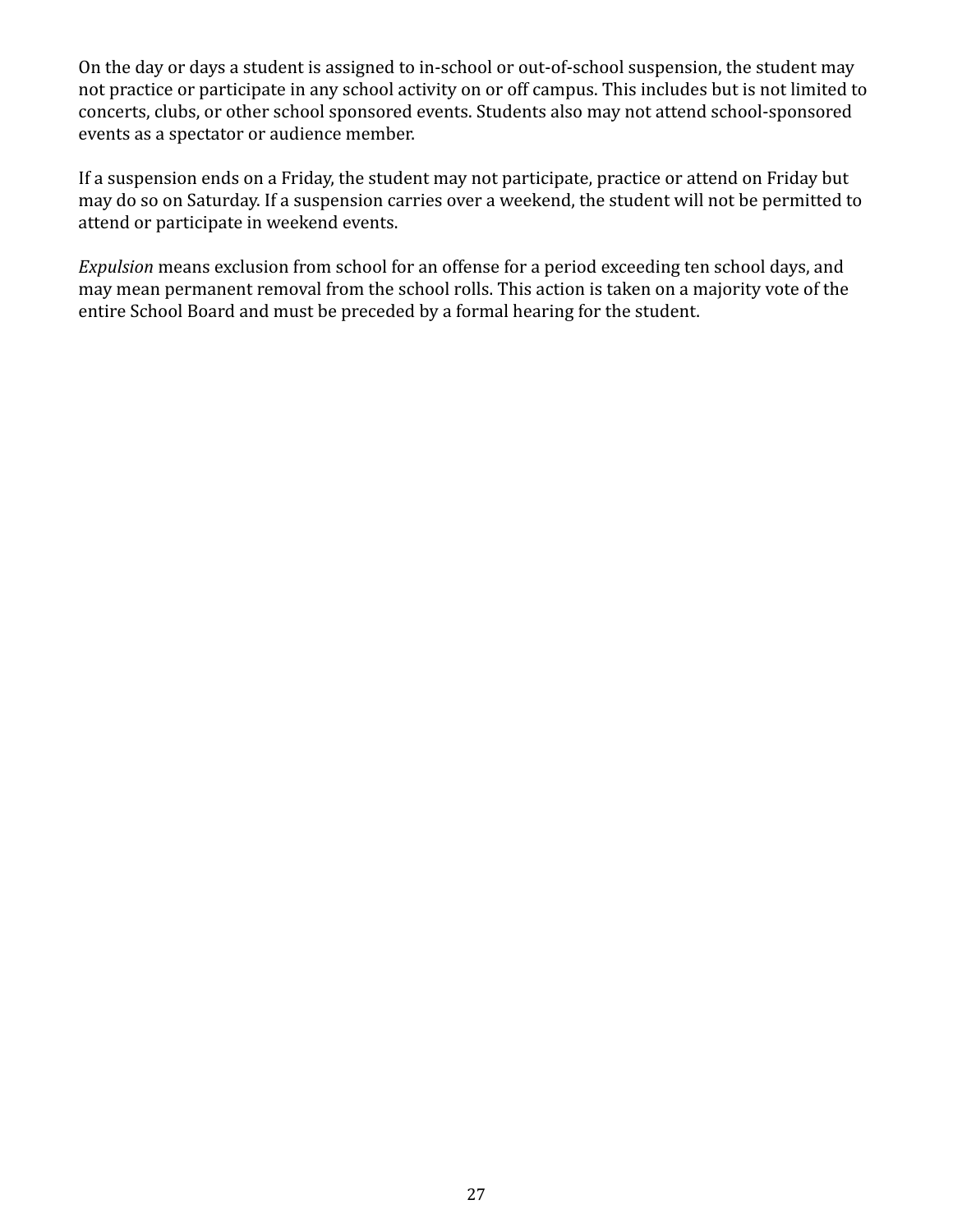#### **ACCEPTABLE USE OF THE COMPUTERS, NETWORK, INTERNET, ELECTRONIC COMMUNICATIONS, AND INFORMATION POLICY Based on MTSD School Board Policy #815** *Acceptable Computer Equipment and Network Use*

#### **Purpose**

The purpose of the AUP Guidelines is to give students and parents/guardians an understanding of the general rules and guidelines for using the MT network. In case of a discrepancy between a board policy or revised administrative guideline and the provisions of this guideline, the policy/guideline most recently adopted or revised shall prevail.

Students and parents/guardians should be aware that this document is reviewed annually because policy and guideline revision is an ongoing process. Changes enacted during the school year will be communicated to students, parents/guardians, and staff via bulletins, newsletters and the school website.

#### **Introduction**

Internet and MT Network access is available to students, staff and community in the Manheim Township School District (MTSD) to promote educational excellence in MTSD by facilitating resource sharing, innovation and communication through vast, diverse and unique resources. The Internet and MT Network shall be limited to educational and instructional purposes related to course curricula appropriate to the user.

With access to computers and people all over the world also comes the availability of material that may not be considered to be of educational value in a school setting. MTSD firmly believes that the valuable information and interaction on this worldwide network far outweigh the possibility that users may procure offensive material that is not consistent with the educational goals of MTSD.

The smooth operation of the MT Network relies upon the proper conduct of all users who must adhere to strict guidelines. These guidelines are provided here so users are aware of their responsibilities. This requires efficient, ethical and legal utilization of the network resources. If a Manheim Township School District user violates any of these provisions, his or her access to the Internet and MT Network will be temporarily or permanently terminated. Violation of the Acceptable Use Policy could jeopardize continued enrollment in a course that depends on computer access. In addition, appropriate school or legal proceedings may be deemed necessary for those who violate any part of this agreement after signing the Application for Internet and MT Network Access.

#### **Acceptable Use**

The use of the MT Network and of the Internet must be in support of education and research and consistent with the MTSD educational objectives. All persons who access the Internet and MT Network must conduct themselves in a responsible, ethical, and polite manner while using the network.

In keeping with the acceptable use policy all users are expected to abide by the following rules of network etiquette:

- Be polite and refrain from using abusive messages.
- Refrain from swearing or using vulgarities or any other messages deemed inappropriate by the network administrator.
- Abstain from illegal activities.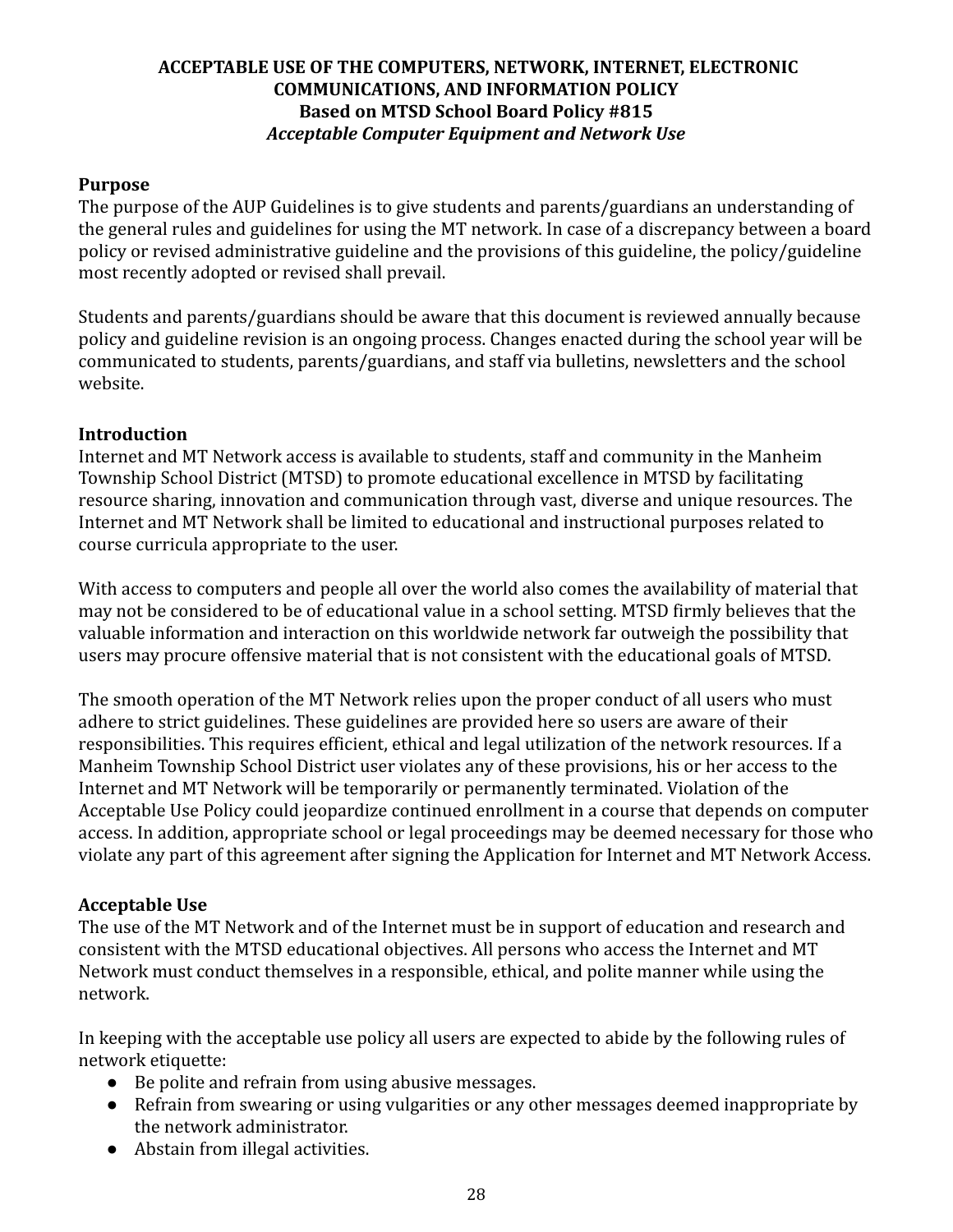- Do not reveal your personal address or phone number(s) or those of others.
- Do not use another person's e-mail address.
- Do not use the network in such a way as to disrupt the use of the network by others.
- Respect the rights of all other users to an open and hospitable technology environment.

#### **Unacceptable Use**

The following is a list of some of the uses of district computer equipment and network which are prohibited:

- Vandalism will not be tolerated. Vandalism is defined as any malicious attempt to harm or destroy data, software, or hardware of another user or the MT Network.
- Transmission of any material in violation of any federal or state regulation is prohibited. This transmission includes copyrighted material, threatening or obscene material or material protected by trade secret. Commercial activities and political lobbying are also prohibited.
- Illegal use of copyrighted work (which includes but is not limited to: print, music and digital media) is prohibited. Any data uploaded to or downloaded from the network will be subject to the Copyright Law, "Fair use guidelines" and the Digital Millennium Copyright Act. (To read the text of the copyright law of 1976, visit the U.S. Copyright Office Home page located at <http://lcweb.loc.gov/copyright>.)
- Subscriptions to listservs must be pre-approved by MTSD. Users should never download or install any commercial software, shareware, or freeware onto network drives or disks, unless they have written permission from the School Administration or Network Administrator.
- Activity which is illegal or which either does or promotes any of the following:
	- Transmission of offensive materials.
	- Harassment.
	- Discrimination.
	- The acquisition or distribution of obscene material.
- Activity, which is done for profit, unless sanctioned by the School District.
- Loading, distribution, or use of unauthorized games, programs, music, files or other electronic media.
- Use of district technology, equipment, network or the Internet for copying, cracking, communication, or taking or modifying of material in violation of law.
- Attempting to seek information on, modify, or obtain copies of files, data, or passwords belonging to other users, or to misrepresent themselves on the network.
- Disruption of the work of others, including the destruction, modification, or abuse of hardware or software.
- Attempt to circumvent network security measures.
- Unauthorized disclosure, use or dissemination of personal information regarding minors.
- Access to materials, images, or photographs that are obscene, pornographic, lewd, or otherwise illegal.
- Fraudulent copying, communications, or modification of materials in violation of copyright laws.
- Any other use of the network, Internet, or computer equipment or technology not done in support of the educational program of Manheim Township School District.

**Privacy** - Users should not expect that files stored on district servers or computers will be private. To guarantee smooth operations, the System Administrator has the authority to monitor all email and network files. Other school district personnel have "read-only" access to student files in order to evaluate student work and ensure appropriate use of network resources. Messages or files relating to or in support of illegal activities will be reported to the proper authorities. Creation of inappropriate data files could result in the loss of network privileges.